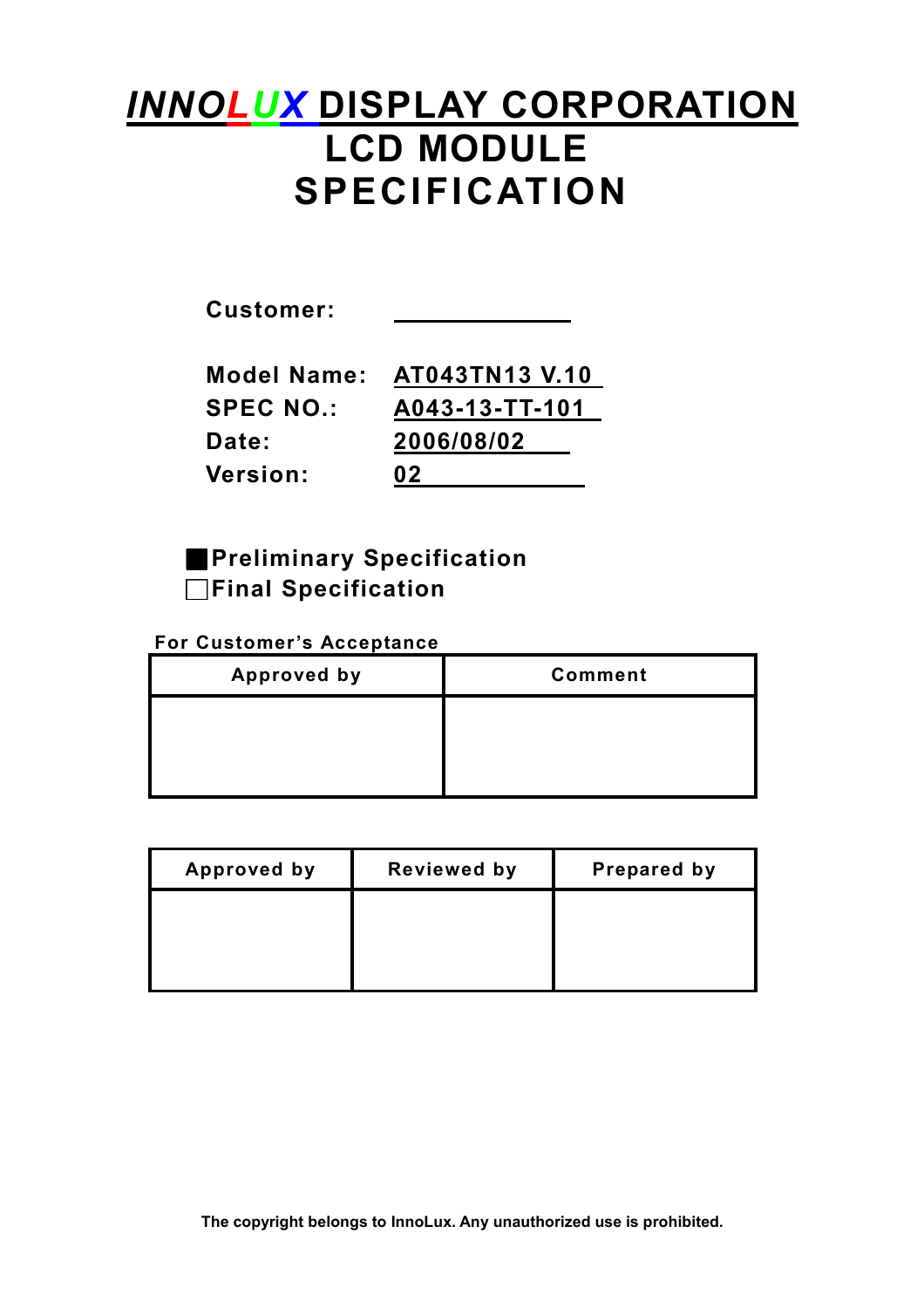# **INNOLUX DISPLAY CORPORATION LCD MODULE SPECIFICATION**

Customer:

**SPEC NO.:** Date: Version:

Model Name: AT043TN13 V.10 A043-13-TT-101 2006/08/02  $02$ 

**Preliminary Specification** Final Specification

For Customer's Acceptance

| Approved by | Comment |
|-------------|---------|
|             |         |
|             |         |
|             |         |

| Approved by | Reviewed by | Prepared by |
|-------------|-------------|-------------|
|             |             |             |
|             |             |             |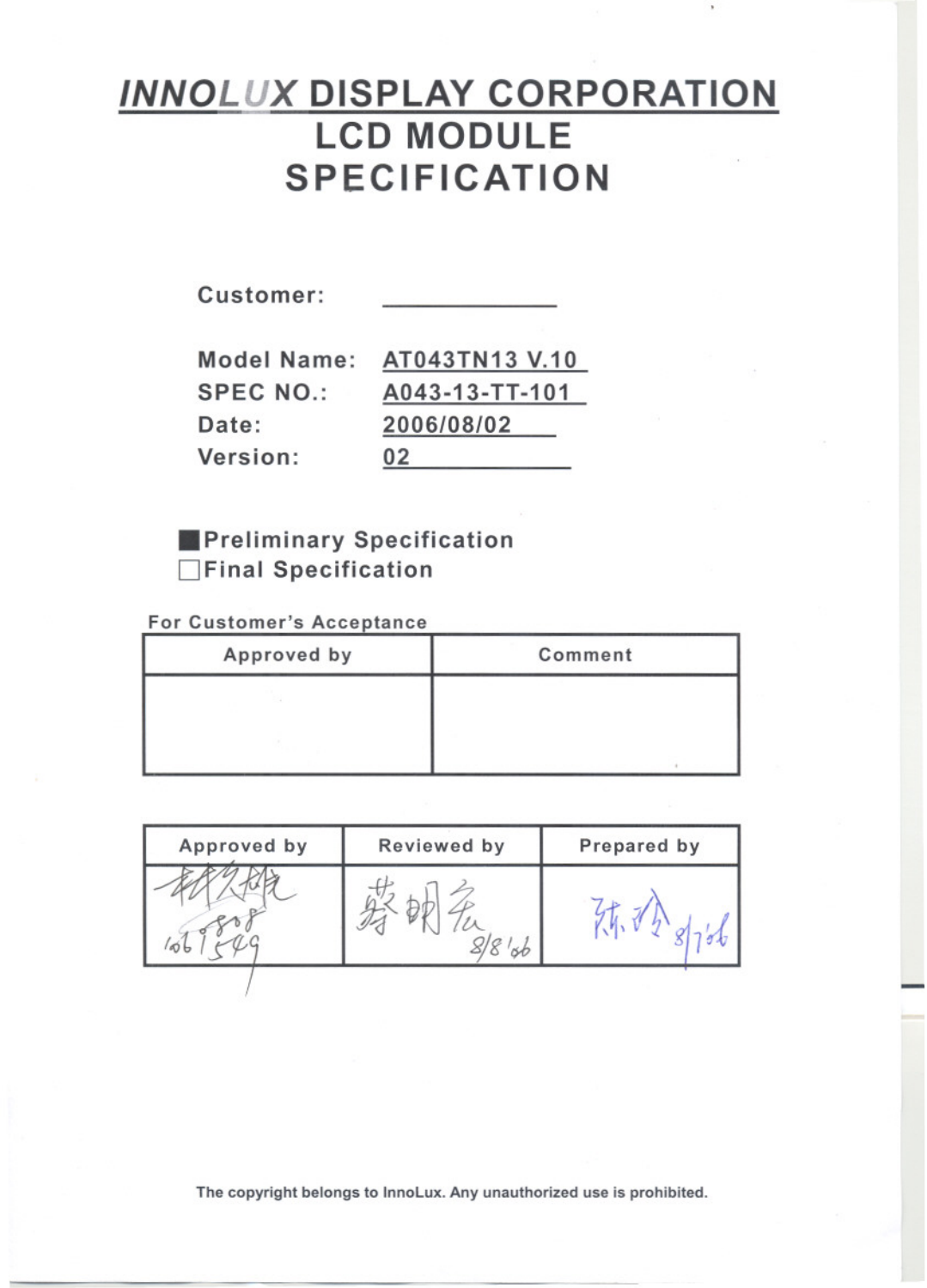# **INNOLUX**

### **Contents**

| 1.             |  |
|----------------|--|
| 2.             |  |
|                |  |
|                |  |
| 3.             |  |
|                |  |
|                |  |
|                |  |
|                |  |
|                |  |
|                |  |
|                |  |
|                |  |
| 4 <sub>1</sub> |  |
|                |  |
|                |  |
|                |  |
|                |  |
| 5.             |  |
| 6.             |  |
| 7 <sub>1</sub> |  |
|                |  |
|                |  |
|                |  |
|                |  |
|                |  |
| 8.             |  |
| 9.             |  |
|                |  |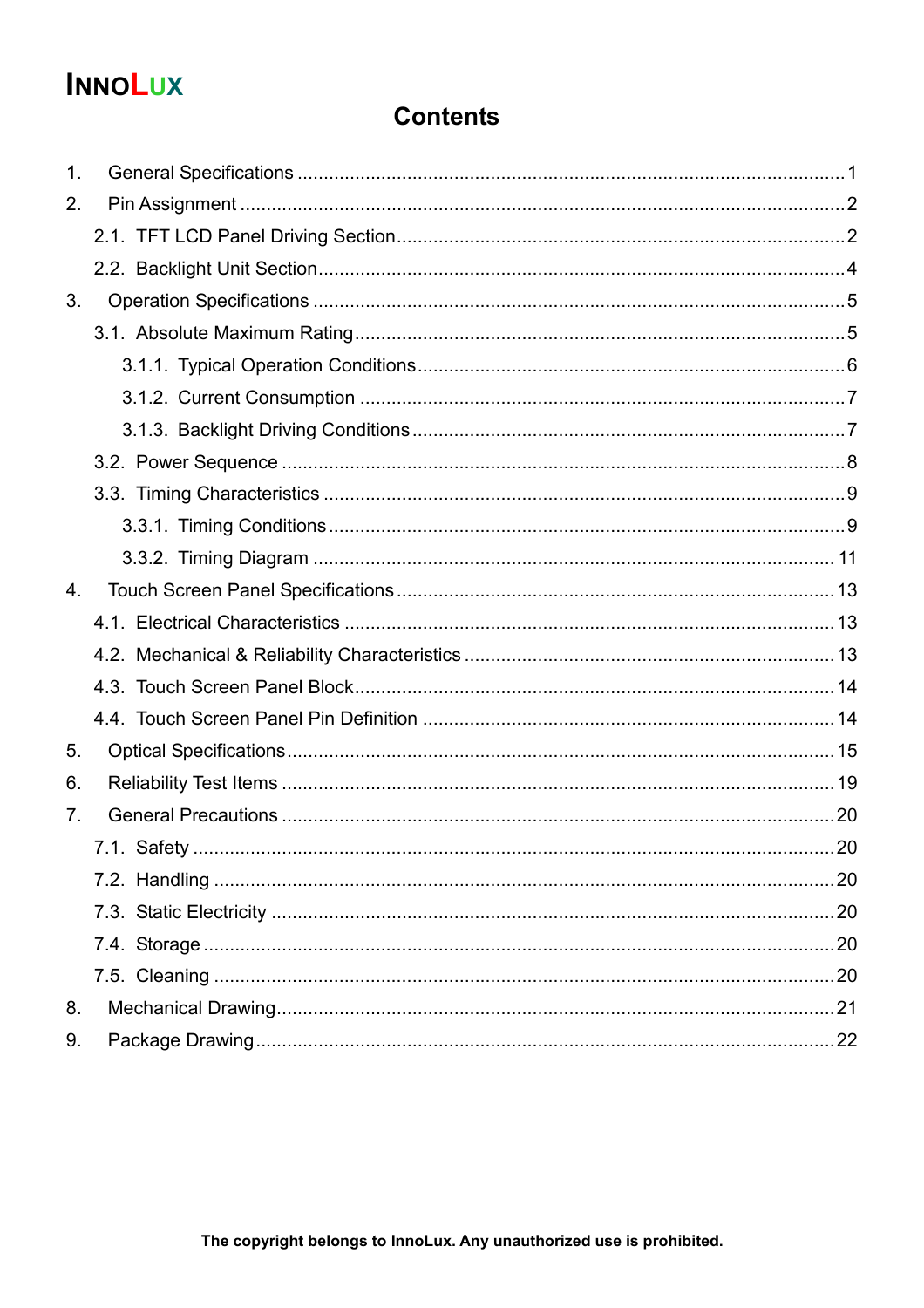# 1. General Specifications

| No.            | <b>Item</b>                        | <b>Specification</b>         | <b>Remark</b> |
|----------------|------------------------------------|------------------------------|---------------|
| 1              | <b>LCD</b> size                    | 4.3 inch(Diagonal)           |               |
| 2              | Driver element                     | a-Si TFT active matrix       |               |
| 3              | Resolution                         | 480X3(RGB)X272               |               |
| 4              | Display mode                       | Normally White, Transmissive |               |
| 5              | Dot pitch                          | $0.066(W)X0.198(H)$ mm       |               |
| 6              | Active area                        | 95.04(W)X53.856(H) mm        |               |
| $\overline{7}$ | Module size                        | 105.5(W)X67.2(H)X4.95(D) mm  | Note 1        |
| 8              | Surface treatment                  | <b>Anti-Glare</b>            |               |
| 9              | Color arrangement                  | RGB-stripe                   |               |
| 10             | Interface                          | Digital                      |               |
| 11             | <b>Backlight Power consumption</b> | <b>TBD</b>                   |               |
| 12             | Panel Power consumption            | <b>TBD</b>                   |               |
| 13             | Weight                             | <b>TBD</b>                   |               |

Note 1: Refer to Mechanical Drawing.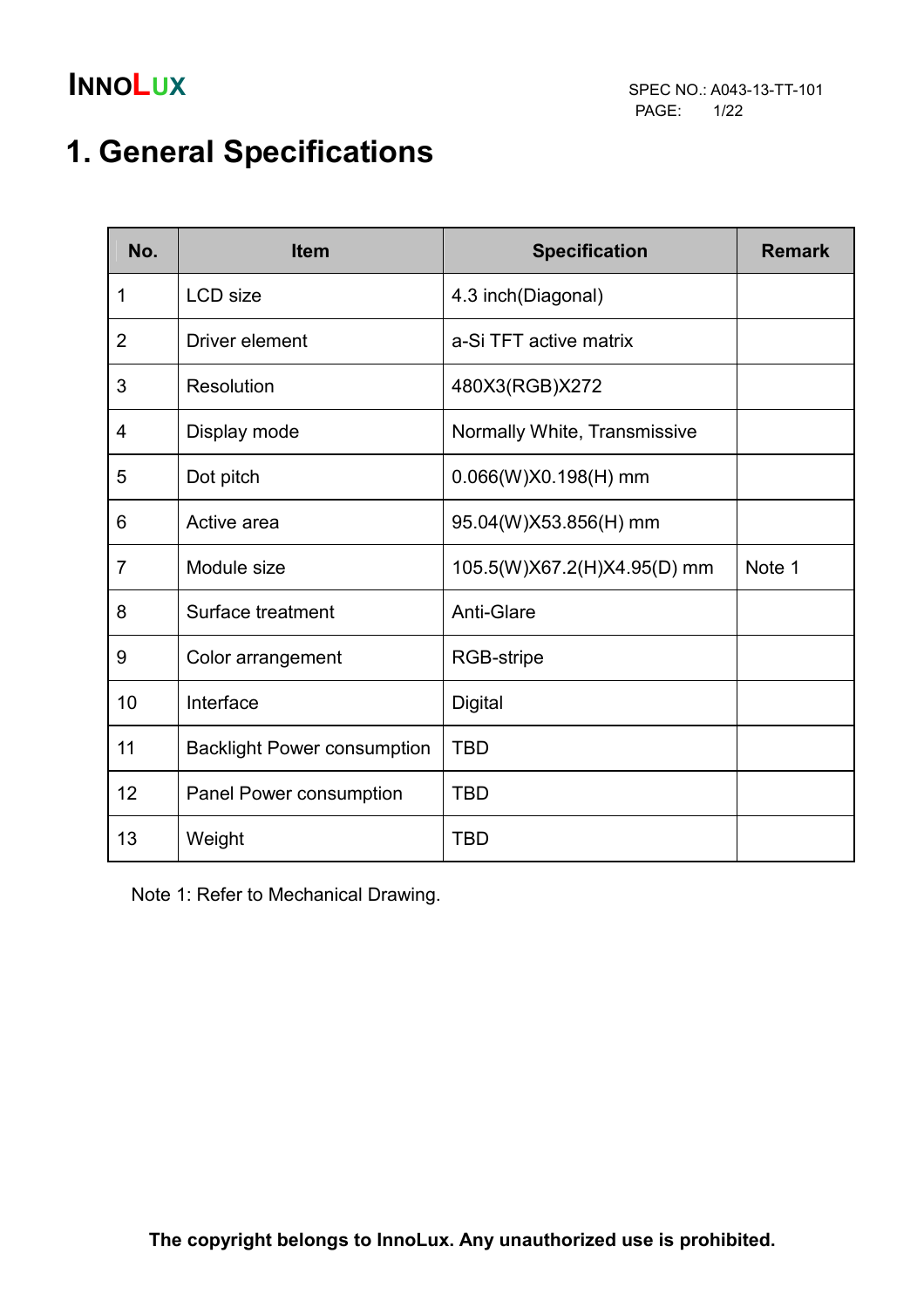# 2. Pin Assignment

## 2.1. TFT LCD Panel Driving Section

| Pin No.        | <b>Symbol</b>  | $II$         | <b>Function</b>  | <b>Remark</b> |
|----------------|----------------|--------------|------------------|---------------|
| 1              | <b>GND</b>     | P            | Power ground     |               |
| $\overline{2}$ | <b>GND</b>     | P            | Power ground     |               |
| 3              | $V_{DD}$       | P            | Power supply     |               |
| $\overline{4}$ | $V_{DD}$       | $\mathsf{P}$ | Power supply     |               |
| 5              | R <sub>0</sub> | I            | Red data (LSB)   |               |
| 6              | R <sub>1</sub> | I            | Red data         |               |
| $\overline{7}$ | R <sub>2</sub> | I            | Red data         |               |
| 8              | R <sub>3</sub> | I            | Red data         |               |
| 9              | R <sub>4</sub> | I            | Red data         |               |
| 10             | R <sub>5</sub> | I            | Red data         |               |
| 11             | R <sub>6</sub> | $\mathsf{I}$ | Red data         |               |
| 12             | R <sub>7</sub> | I            | Red data (MSB)   |               |
| 13             | G <sub>0</sub> | I            | Green data (LSB) |               |
| 14             | G <sub>1</sub> | I            | Green data       |               |
| 15             | G <sub>2</sub> | I            | Green data       |               |
| 16             | G <sub>3</sub> | I            | Green data       |               |
| 17             | G4             | I            | Green data       |               |
| 18             | G <sub>5</sub> | I            | Green data       |               |
| 19             | G <sub>6</sub> | I            | Green data       |               |
| 20             | G7             | $\mathsf{l}$ | Green data (MSB) |               |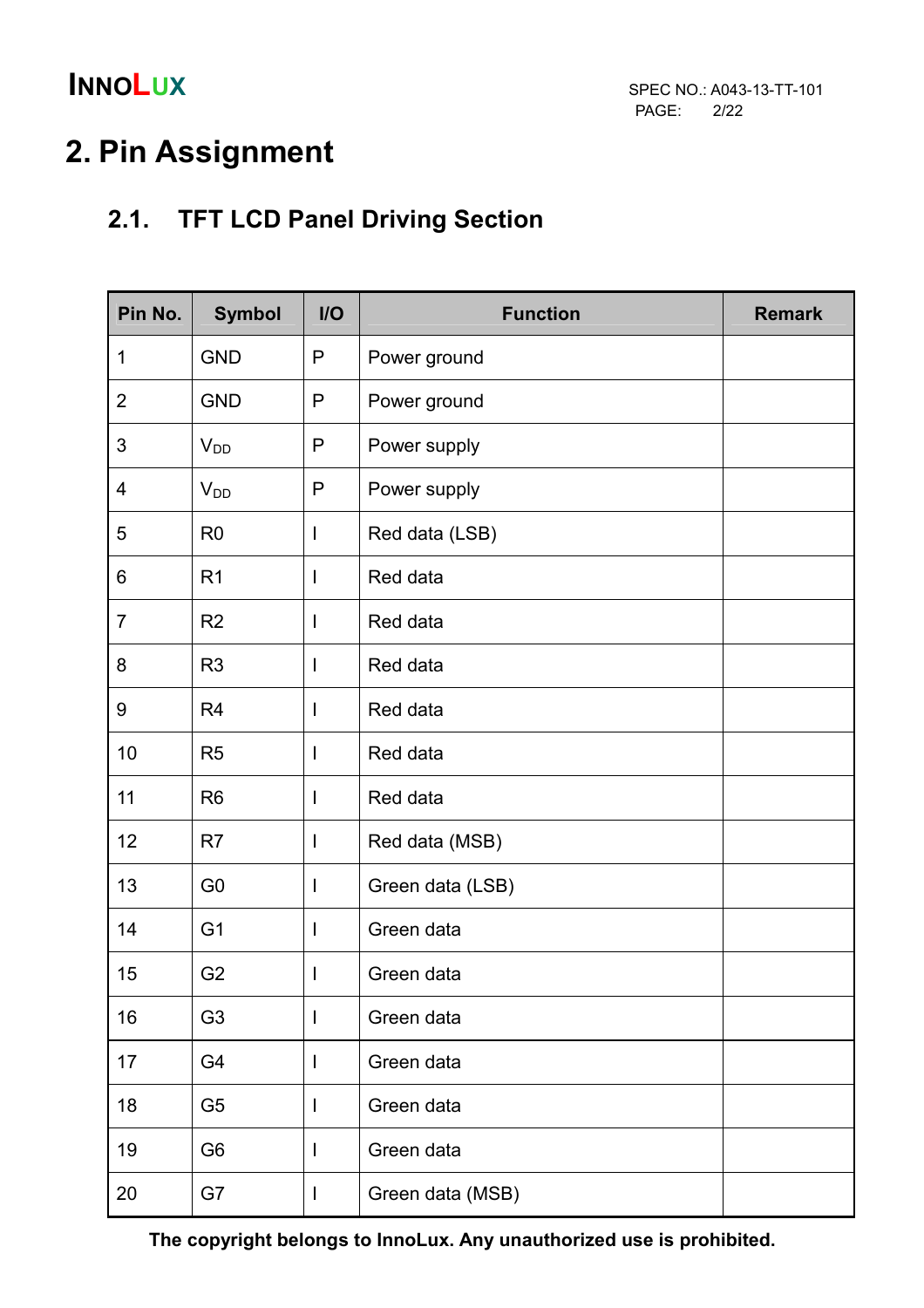| PAGE: | 3/22 |
|-------|------|
|       |      |

| 21 | B <sub>0</sub>   | I                            | Blue data (LSB)             |  |
|----|------------------|------------------------------|-----------------------------|--|
| 22 | <b>B1</b>        | I                            | Blue data                   |  |
| 23 | B <sub>2</sub>   | I                            | Blue data                   |  |
| 24 | B <sub>3</sub>   | I                            | Blue data                   |  |
| 25 | B4               | I                            | Blue data                   |  |
| 26 | B <sub>5</sub>   | I                            | Blue data                   |  |
| 27 | B <sub>6</sub>   | I                            | Blue data                   |  |
| 28 | B7               | I                            | Blue data (MSB)             |  |
| 29 | <b>GND</b>       | P                            | Power ground                |  |
| 30 | <b>PCLK</b>      | P                            | Pixel clock                 |  |
| 31 | <b>DISP</b>      | $\mathsf{l}$                 | Display on/off              |  |
| 32 | <b>HSYNC</b>     | $\mathsf{l}$                 | Horizontal Sync Signal      |  |
| 33 | <b>VSYNC</b>     | I                            | <b>Vertical Sync Signal</b> |  |
| 34 | DE               | $\mathsf{l}$                 | Data Enable                 |  |
| 35 | AV <sub>DD</sub> | P                            | Power supply (+5V)          |  |
| 36 | AV <sub>DD</sub> | P                            | Power supply (+5V)          |  |
| 37 | <b>NC</b>        | $\blacksquare$               | No connection               |  |
| 38 | NC               | $\qquad \qquad \blacksquare$ | No connection               |  |
| 39 | <b>GND</b>       | P                            | Power ground                |  |
| 40 | <b>GND</b>       | P                            | Power ground                |  |

I: input, O: output, P: Power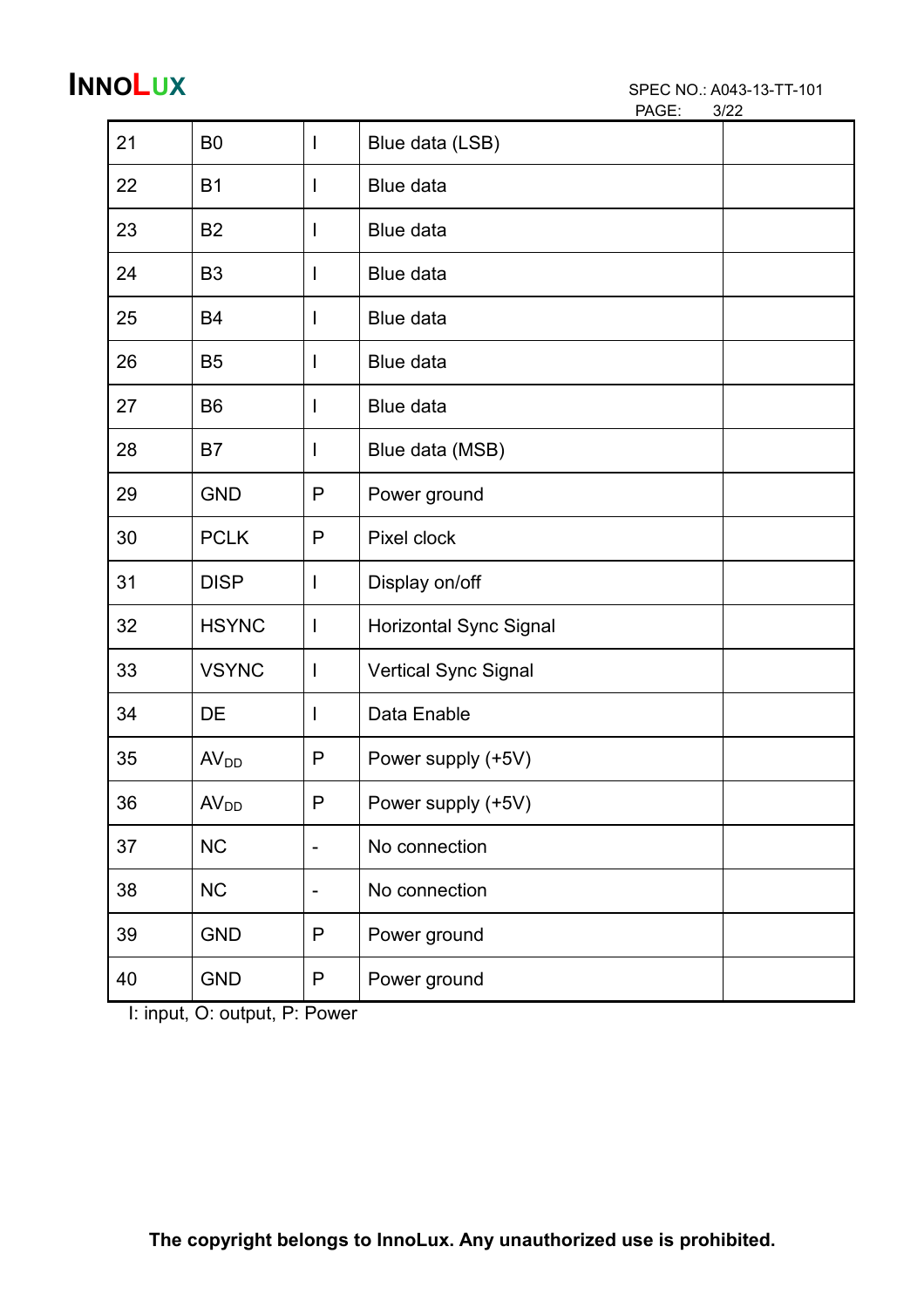## 2.2. Backlight Unit Section

| Pin No.        | <b>Symbol</b> | $II$ | <b>Function</b>            | <b>Remark</b> |
|----------------|---------------|------|----------------------------|---------------|
|                | VLED 1-       | P    | Ground (cathode)           |               |
| $\overline{2}$ | VLED 2-       | P    | Ground (cathode)           |               |
| 3              | $VLED 2+$     | P    | LED Input terminal (anode) |               |
| 4              | $VLED 1+$     | P    | LED Input terminal (anode) |               |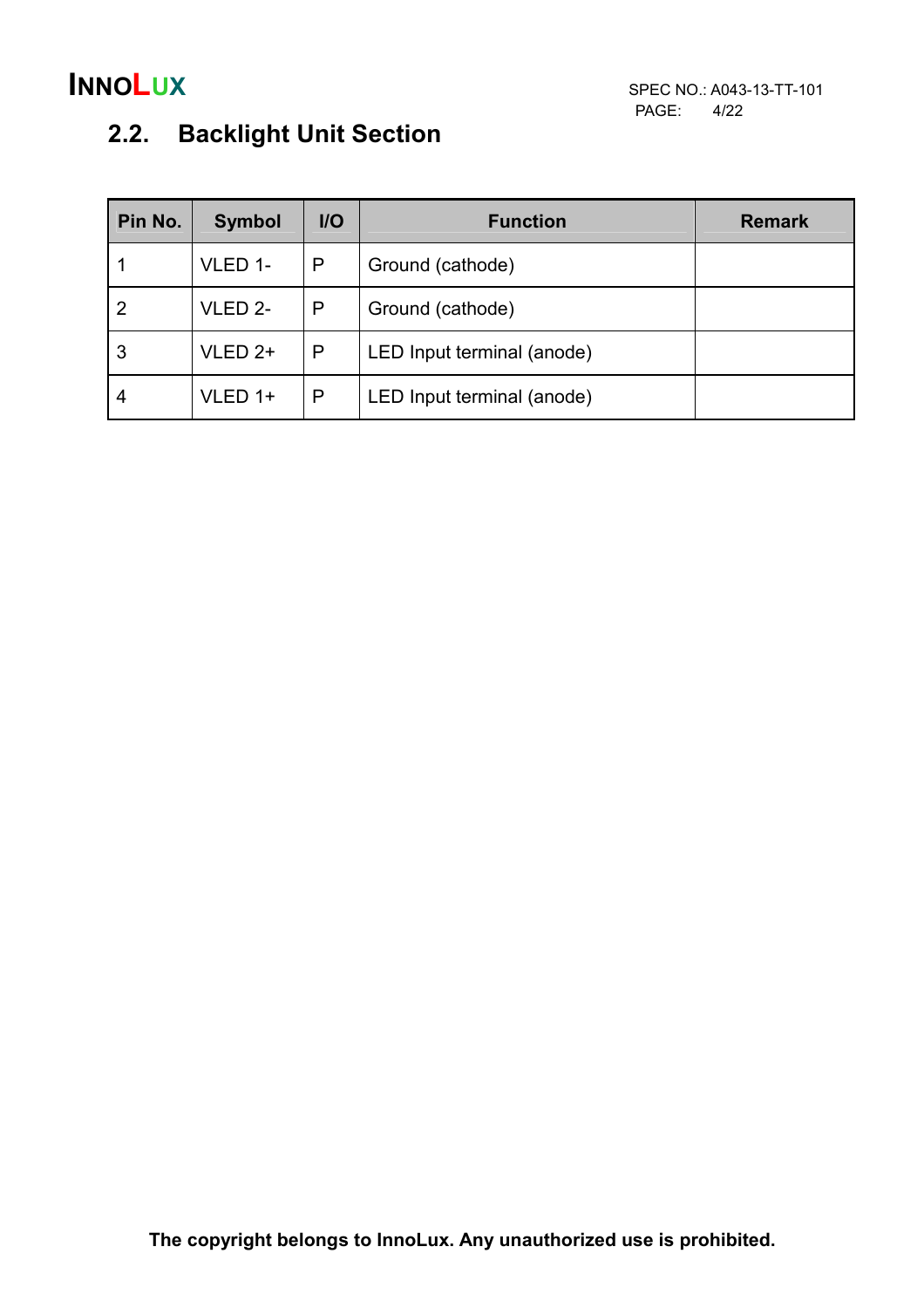# 3. Operation Specifications

## 3.1. Absolute Maximum Rating

| <b>Item</b>                  |                            |         | <b>Values</b> | <b>Unit</b>          | <b>Remark</b> |
|------------------------------|----------------------------|---------|---------------|----------------------|---------------|
|                              | <b>Symbol</b>              | Min.    | Max.          |                      |               |
| Power voltage                | $V_{DD}$                   | $-0.3$  | 6.0           | V                    |               |
|                              | AV <sub>DD</sub>           | $-0.3$  | 6.0           | V                    |               |
| Input signal voltage         | Logic input                | $-0.3$  | $V_{DD}$ +0.3 | V                    |               |
| <b>Operation Temperature</b> | $\mathsf{T}_{\mathsf{OP}}$ | $(-20)$ | (70)          | $\mathrm{C}^{\circ}$ |               |
| Storage Temperature          | $T_{ST}$                   | $(-30)$ | (80)          | $\mathrm{C}^{\circ}$ |               |

 $(CND=N/50)(Nots 1)$ 

Note 1: The absolute maximum rating values of this product are not allowed to be exceeded at any times. Should a module be used with any of the absolute maximum ratings exceeded, the characteristics of the module may not be recovered, or in an extreme case, the module may be permanently destroyed.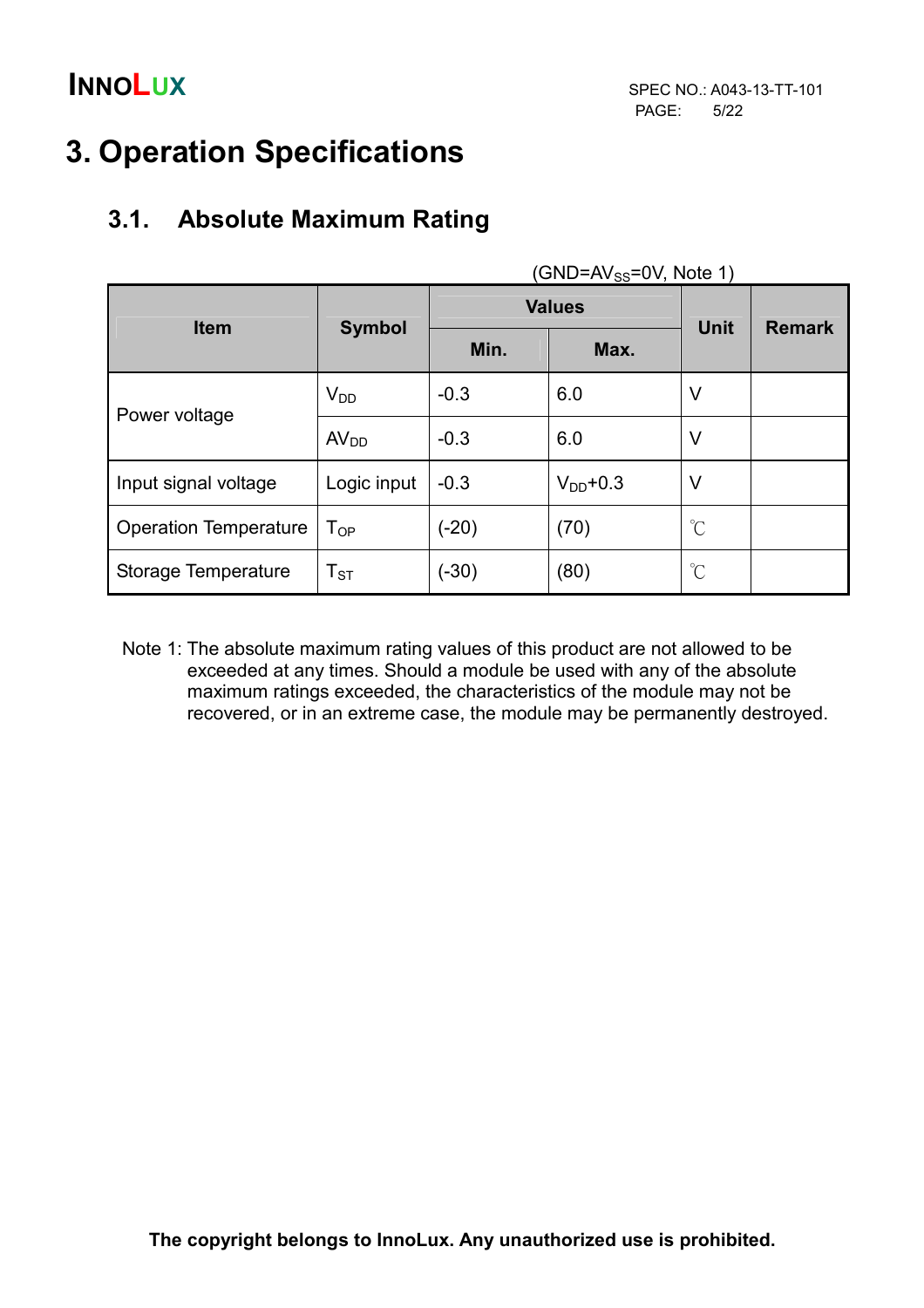|                          | $(GND=AV_{SS}=OV, Note 1)$ |             |                          |                    |               |        |  |  |  |  |
|--------------------------|----------------------------|-------------|--------------------------|--------------------|---------------|--------|--|--|--|--|
| <b>Item</b>              |                            |             | <b>Values</b>            | <b>Unit</b>        | <b>Remark</b> |        |  |  |  |  |
|                          | <b>Symbol</b>              | Min.        | Typ.                     | Max.               |               |        |  |  |  |  |
|                          |                            | 2.3         | 2.5                      | 2.7                | V             | Note 2 |  |  |  |  |
| Power voltage            | $V_{DD}$                   | 3.1         | 3.3                      | 3.5                | V             |        |  |  |  |  |
|                          | AV <sub>DD</sub>           | 4.8         | 5.0                      | 5.2                | V             |        |  |  |  |  |
| Input logic high voltage | $V_{\text{IH}}$            | $0.7V_{DD}$ | $\overline{\phantom{a}}$ | $V_{DD}$           | V             |        |  |  |  |  |
| Input logic low voltage  | $V_{IL}$                   | 0           | $\overline{\phantom{0}}$ | 0.3V <sub>DD</sub> | V             |        |  |  |  |  |

### 3.1.1. Typical Operation Conditions

Note 1: Be sure to apply  $V_{DD}$  and  $V_{GL}$  to the LCD first, and then apply  $V_{GH}$ . Note 2: You should choose only one from the typical values of VDD.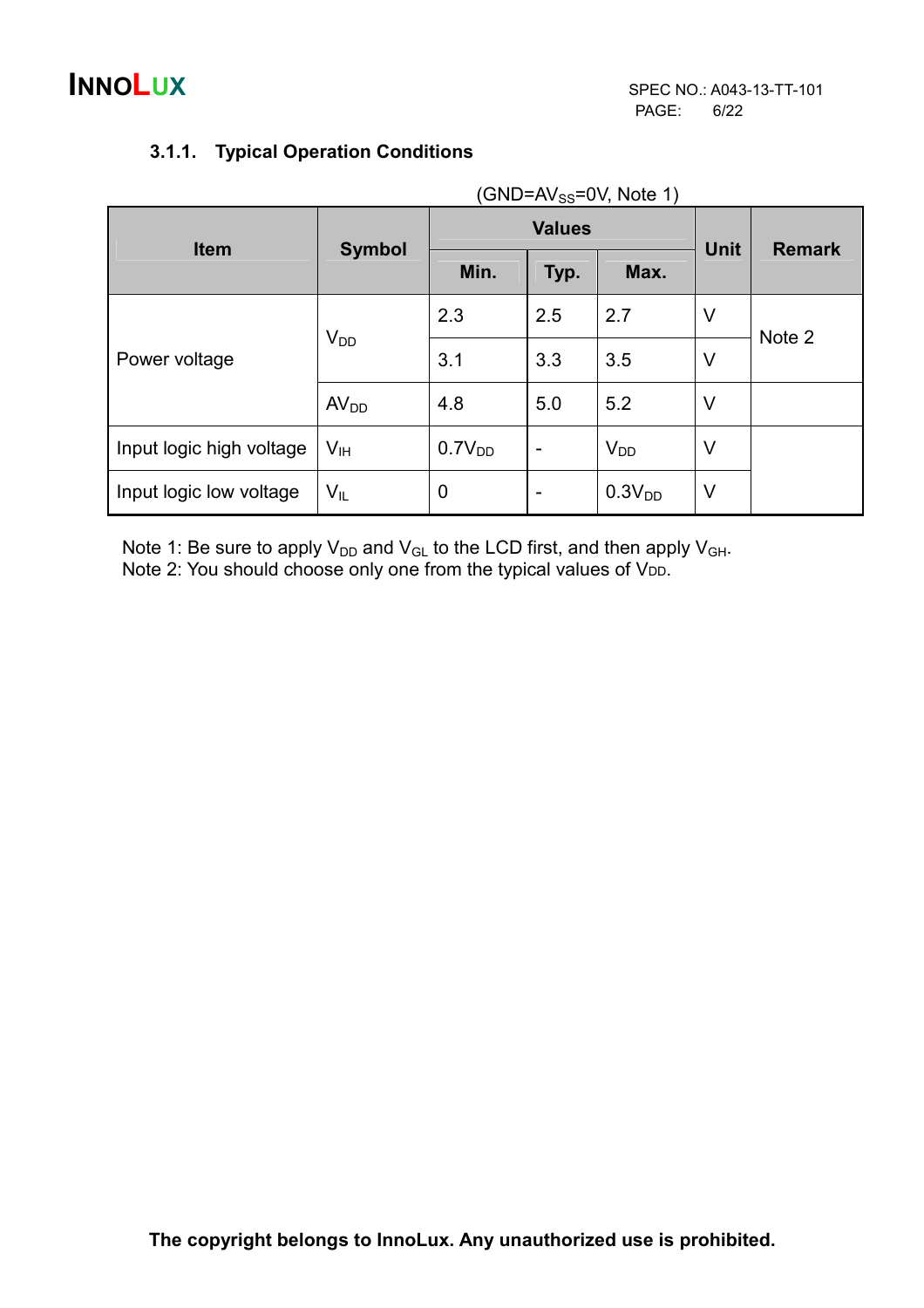### 3.1.2. Current Consumption

| $(GND=AV_{SS}=OV)$        |                   |                          |            |      |    |                 |               |
|---------------------------|-------------------|--------------------------|------------|------|----|-----------------|---------------|
| <b>Item</b>               | <b>Symbol</b>     | <b>Values</b>            |            |      |    | <b>Unit</b>     | <b>Remark</b> |
|                           |                   | Min.                     | Typ.       | Max. |    |                 |               |
| <b>Current for Driver</b> | <b>I</b> DD       | $\overline{\phantom{a}}$ | <b>TBD</b> | TBD  | mA | $V_{DD} = 2.5V$ |               |
|                           | IAV <sub>DD</sub> | -                        | <b>TBD</b> | TBD  | mA | $AVDD = 5.0V$   |               |

### 3.1.3. Backlight Driving Conditions

| <b>Item</b>        |               |        | <b>Values</b> |      | <b>Unit</b> | <b>Remark</b> |  |
|--------------------|---------------|--------|---------------|------|-------------|---------------|--|
|                    | <b>Symbol</b> | Min.   | Typ.          | Max. |             |               |  |
| LED voltage        | $V_L$         | -      | 19.8          | 21.0 | V           | Note 2        |  |
| <b>LED</b> current | ΙL            |        | (16)          | -    | mA          | Note 2        |  |
| LED life time      | -             | 20,000 | -             | -    | Hr          | Note 1        |  |

Note 1: The "LED life time" is defined as the module brightness decrease to 50% original brightness that the ambient temperature is  $25^{\circ}$  and  $I_L = 16$  mA.

Note 2: The LED driving condition is defined for each LED module (6 LED Serial).

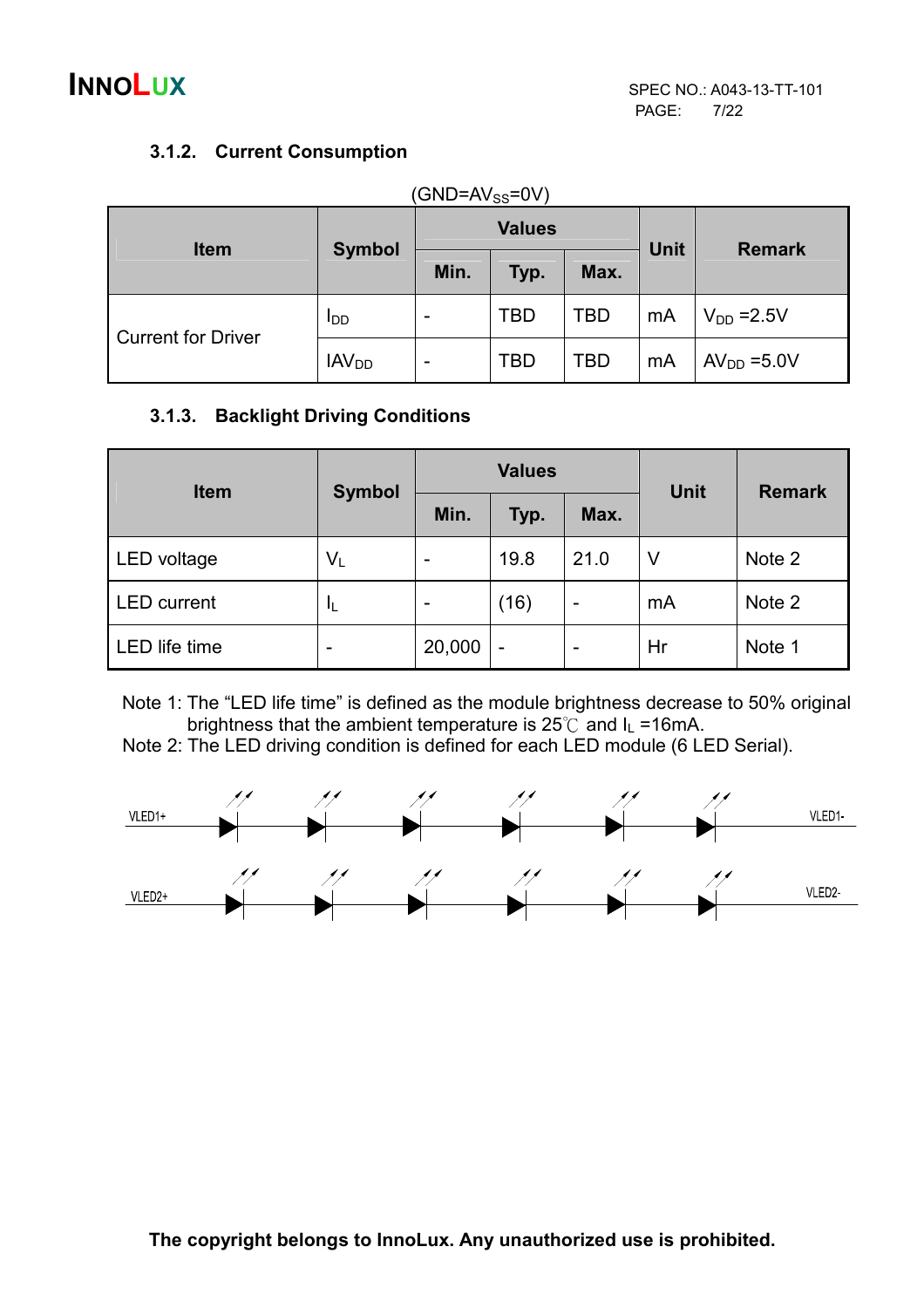

### 3.2. Power Sequence

To prevent a latch-up or DC operation of the LCD module, the power on/off sequence should be as the diagram below.



| <b>Symbol</b>  | <b>Specification</b>      | <b>Symbol</b>  | <b>Specification</b>        |
|----------------|---------------------------|----------------|-----------------------------|
| T1             | $0 \leq T1 \leq 10$ msec  | T <sub>5</sub> | $0 \leq$ T5 $\leq$ 160 msec |
| T <sub>2</sub> | $0 \leq T2 \leq 100$ msec | T6             | 160 msec $\leq$ T6          |
| T <sub>3</sub> | $0 \leq T3 \leq 50$ msec  | Τ7             | 160 msec≦T7                 |
| T <sub>4</sub> | $0 \leq T4 \leq 10$ msec  | T8             | 1 msec≦T8                   |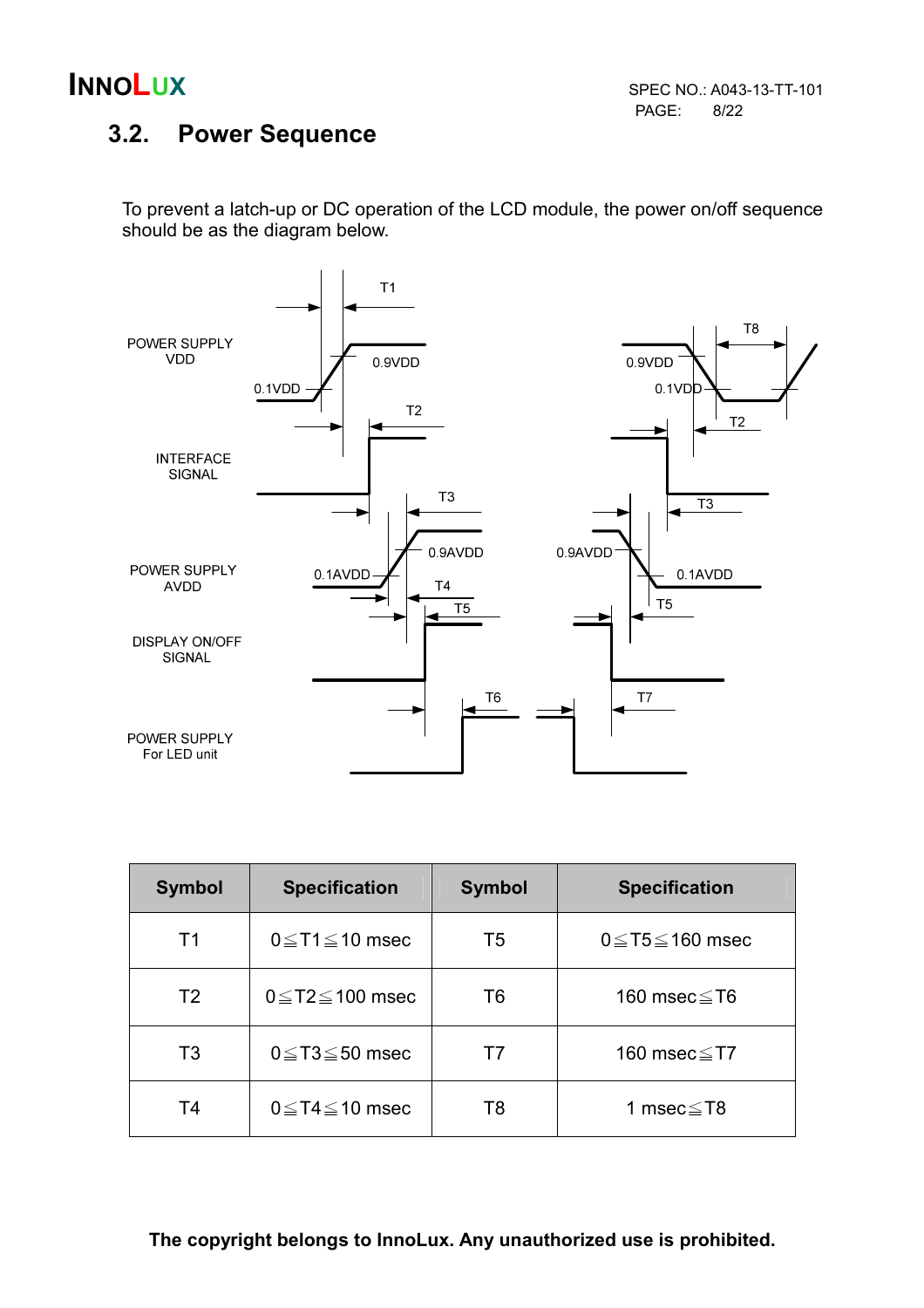## 3.3. Timing Characteristics

### 3.3.1. Timing Conditions

### $(TA = 25^{\circ}$ C, VDD = 2.3V~3.5V, GND = 0V)

|                                |                  | <b>Values</b>            |                |      | <b>Unit</b> | <b>Remark</b> |
|--------------------------------|------------------|--------------------------|----------------|------|-------------|---------------|
| <b>Item</b>                    | <b>Symbol</b>    | Min.                     | Typ.           | Max. |             |               |
| Clock cycle                    | 1/tc             |                          | 9.00           | 15   | <b>MHz</b>  |               |
| Hsync cycle                    | 1/f <sub>H</sub> |                          | 17.14          |      | <b>KHz</b>  |               |
| Vsync cycle                    | 1/fv             |                          | 59.94          |      | <b>Hz</b>   |               |
| Horizontal signal              | lth.             |                          | 525            |      | <b>CLK</b>  | Note 1        |
| Horizontal display period      | thd              | $\overline{\phantom{0}}$ | 480            |      | <b>CLK</b>  |               |
| <b>Horizontal Front porch</b>  | thf              | 2                        |                |      | <b>CLK</b>  | Note 2        |
| <b>Horizontal Pulse width</b>  | thp              | $\overline{2}$           | 41             |      | <b>CLK</b>  | Note 2        |
| <b>Horizontal Back porch</b>   | thb              | $\overline{2}$           |                |      | <b>CLK</b>  | Note 2        |
| Vertical cycle                 | tv               |                          | 286            |      | H           |               |
| Vertical display period        | tvd              |                          | 272            |      | H           |               |
| <b>Vertical Front porch</b>    | tvf              | $\overline{2}$           | $\overline{2}$ |      | H           |               |
| <b>Vertical Pulse width</b>    | tvp              | 2                        | 10             |      | H           |               |
| Vertical Back porch            | tvb              | 2                        | $\overline{2}$ |      | H           |               |
| <b>DISP Setup Time</b>         | tdiss            | 10                       |                |      | ns          |               |
| <b>DISP Hold Time</b>          | tdish            | 10                       |                |      | ns          |               |
| <b>Clock Period</b>            | <b>PW CLK</b>    | 66.7                     |                |      | ns          |               |
| <b>Clock Pulse High Period</b> | <b>PWH</b>       | 26.7                     |                |      | ns          |               |
| <b>Clock Pulse Low Period</b>  | <b>PWL</b>       | 26.7                     |                |      | ns          |               |
| <b>Hsync Setup Time</b>        | ths              | 10                       |                |      | ns          |               |
| <b>Hsync Hold Time</b>         | thh              | 10                       |                |      | ns          |               |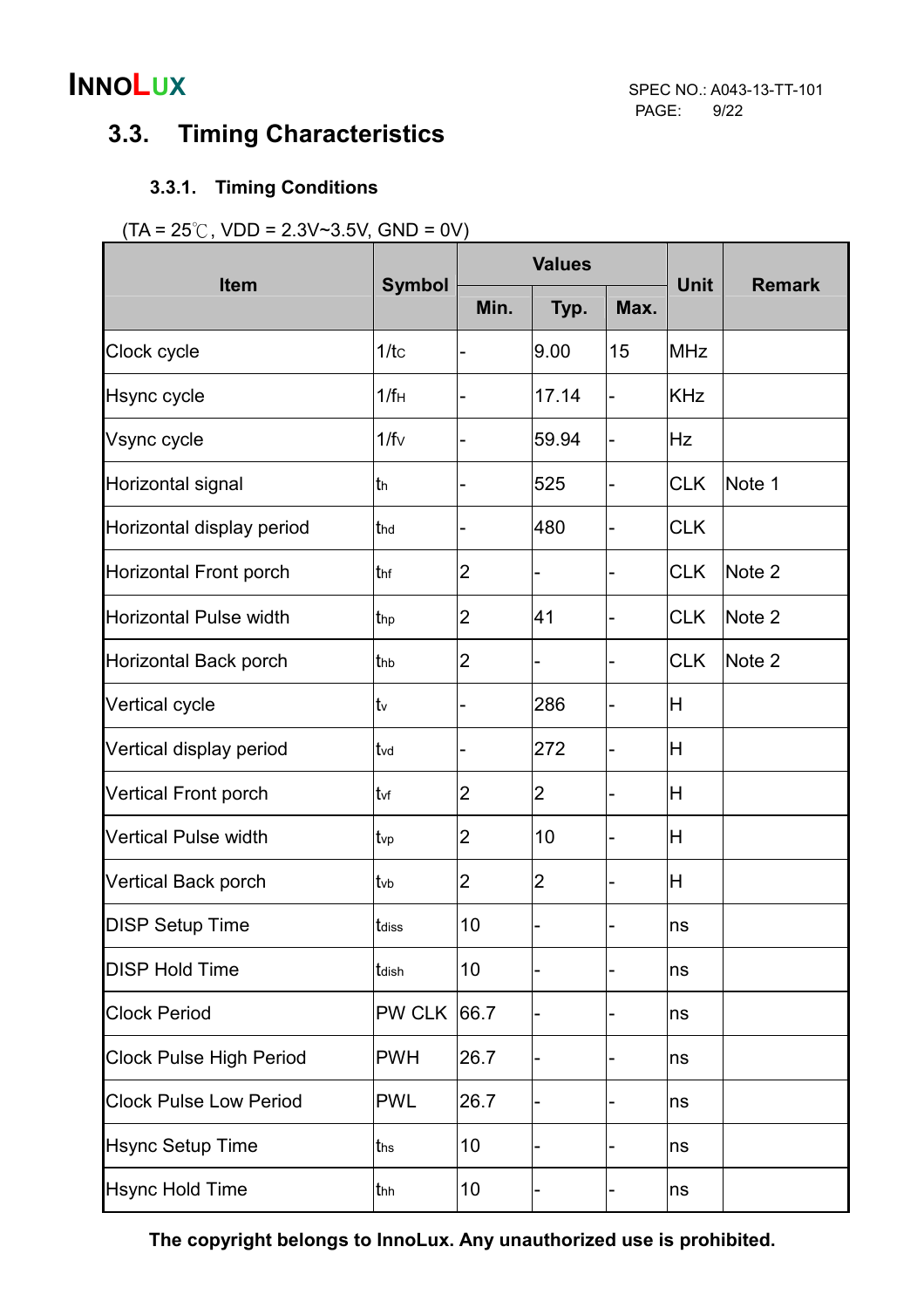PAGE: 10/22

|                         |              |    | . |    | $\cdots$ |
|-------------------------|--------------|----|---|----|----------|
| Data Setup Time         | Itds         | 10 |   | ns |          |
| Data Hold Time          | tdh          | 10 |   | ns |          |
| <b>DE Setup Time</b>    | <b>t</b> des | 10 |   | ns |          |
| <b>DE Hold Time</b>     | <b>t</b> deh | 10 |   | ns |          |
| <b>Vsync Setup Time</b> | tvhs         | 10 |   | ns |          |
| Vsync Hold Time         | <b>t</b> vhh | 10 |   | ns |          |

Note 1: thd=480CLK, thf= 2CLK, thp= 41CLK, thb= 2CLK 525CLK=480CLK + 2CLK + 41CLK + 2CLK

Note 2:  $tnf + tnp + thb$  44 CLK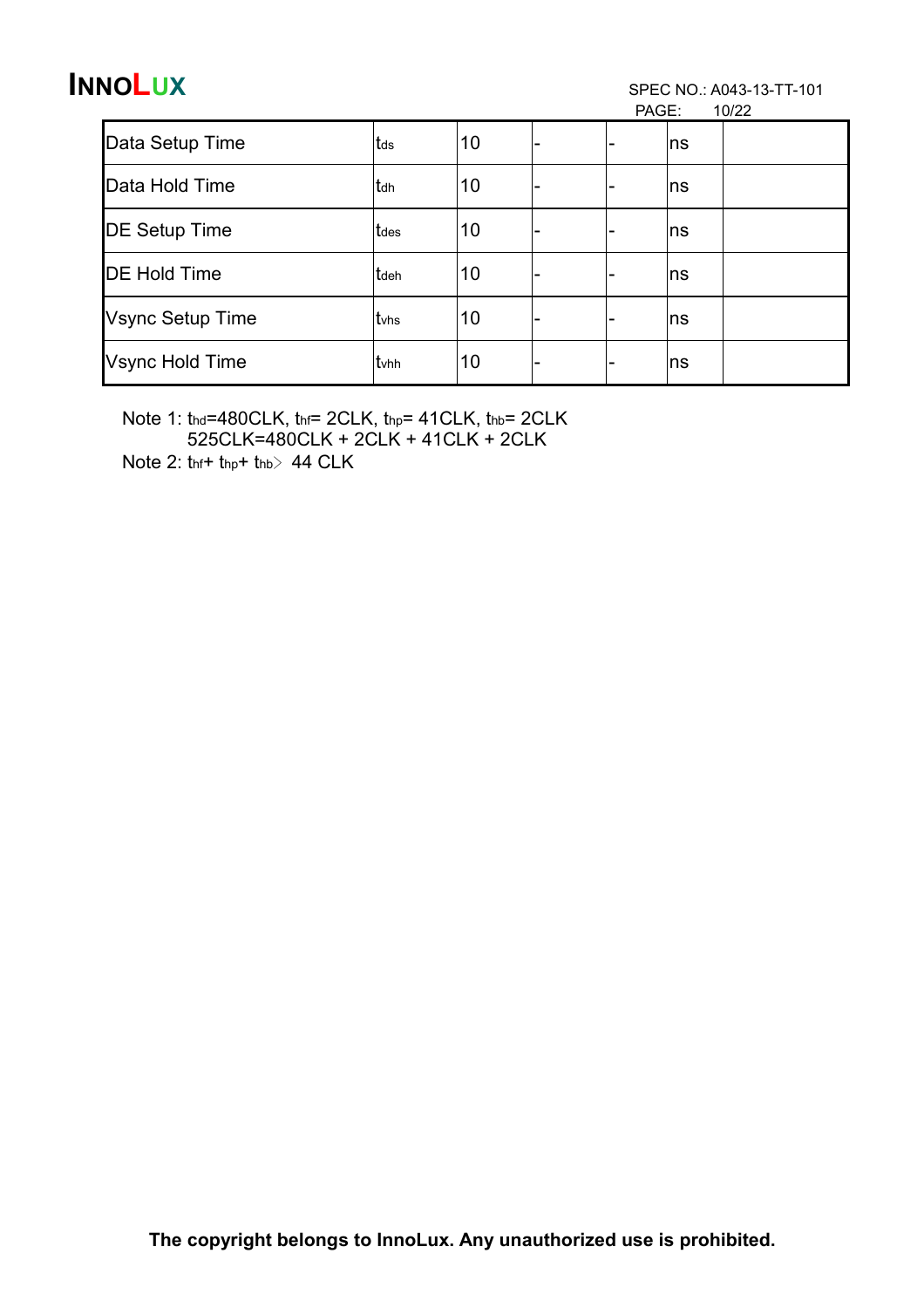

### 3.3.2. Timing Diagram

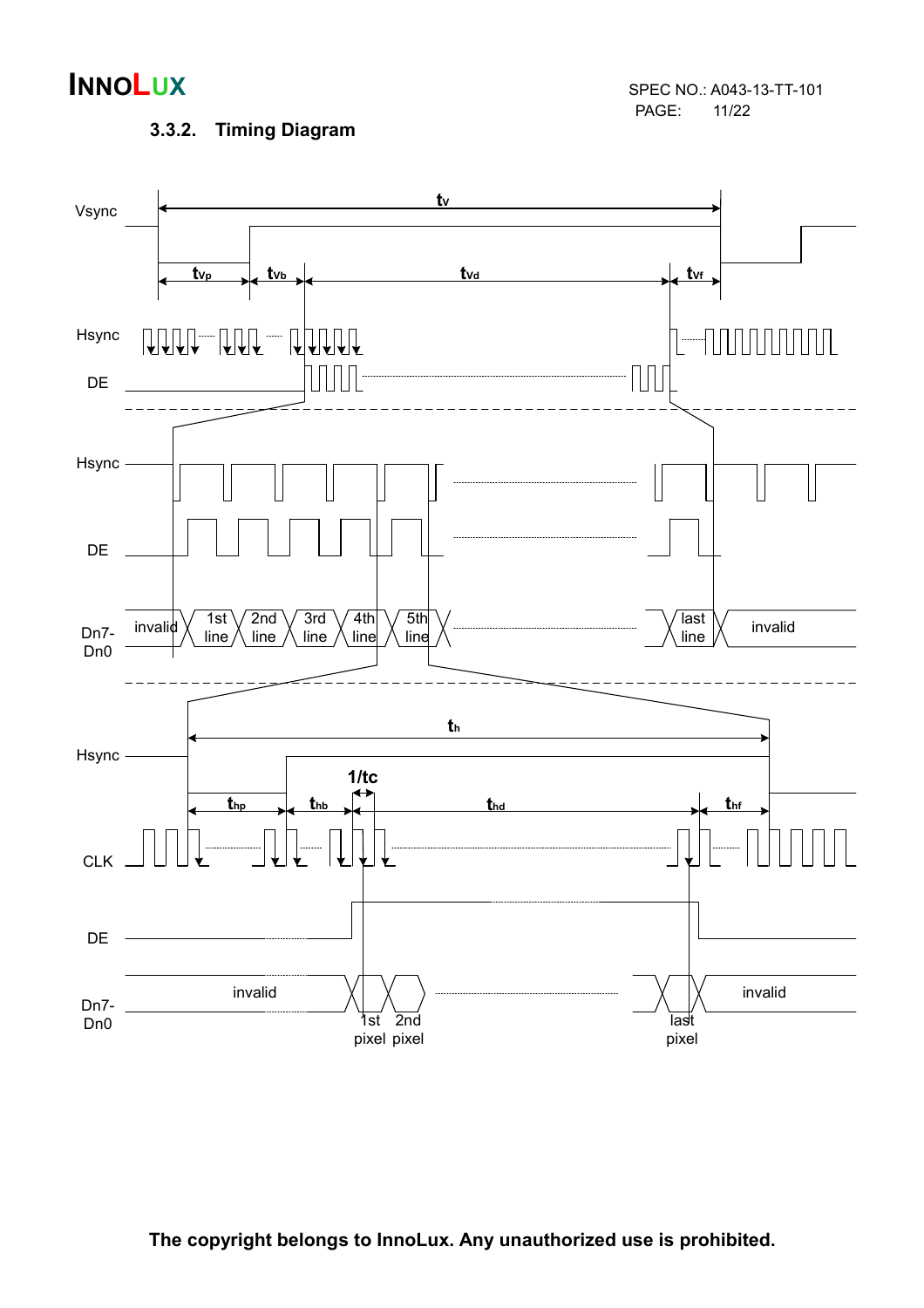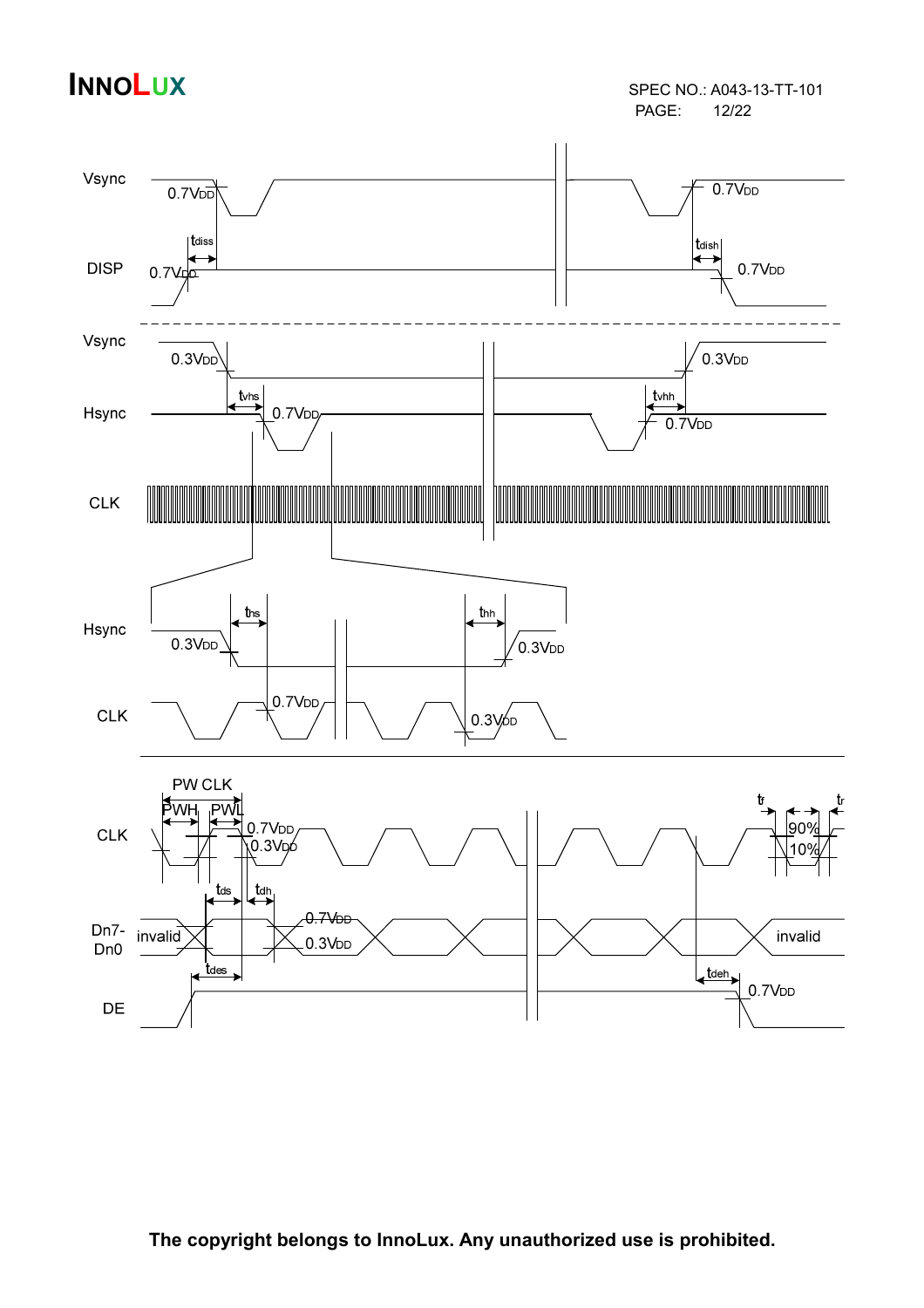# 4. Touch Screen Panel Specifications

| <b>Item</b>              |                      | <b>Value</b> |     | <b>Unit</b> | <b>Remark</b>             |
|--------------------------|----------------------|--------------|-----|-------------|---------------------------|
|                          | Min.<br>Max.<br>Typ. |              |     |             |                           |
| Linearity                | $-1.5$               |              | 1.5 | $\%$        | Analog X and Y directions |
| <b>Terminal</b>          | 100                  |              | 900 | Ω           | X(Film side)              |
| Resistance               | 100                  |              | 900 | Ω           | Y(Glass side)             |
| Insulation<br>resistance | 25                   |              |     | MΩ          | <b>DC 25V</b>             |
| Voltage                  | ۰                    | 5            | 7   | $\vee$      | <b>DC</b>                 |
| Chattering               | -                    |              | 10  | ms          | 100k $\Omega$ pull-up     |
| Transparency             | 79                   |              |     | %           | <b>JIS K7105</b>          |

## 4.1. Electrical Characteristics

Note: Do not operate it with a thing except a polyacetal pen (tip R0.8mm or less) or a finger, especially those with hard or sharp tips such as a ball point pen or a mechanical pencil.

### 4.2. Mechanical & Reliability Characteristics

| <b>Item</b>                      |                  | <b>Value</b> |      |             | <b>Remark</b>    |  |
|----------------------------------|------------------|--------------|------|-------------|------------------|--|
|                                  | Min.             | Typ.         | Max. | <b>Unit</b> |                  |  |
| <b>Activation force</b>          | 80               |              |      | g           | Note 1           |  |
| Durability-surface<br>scratching | Write<br>100,000 |              | -    | characters  | Note 2           |  |
| Durability-surface<br>pitting    | 1,000,000        |              |      | touches     | Note 3           |  |
| Surface<br>hardness              | 3                |              |      | Н           | <b>JIS K5400</b> |  |

Note 1: Stylus pen input: R0.8mm polyacetal pen or finger.

Note 2: Measurement for surface area.

-Scratch 100,000 times straight line on the film with a stylus change every 20,000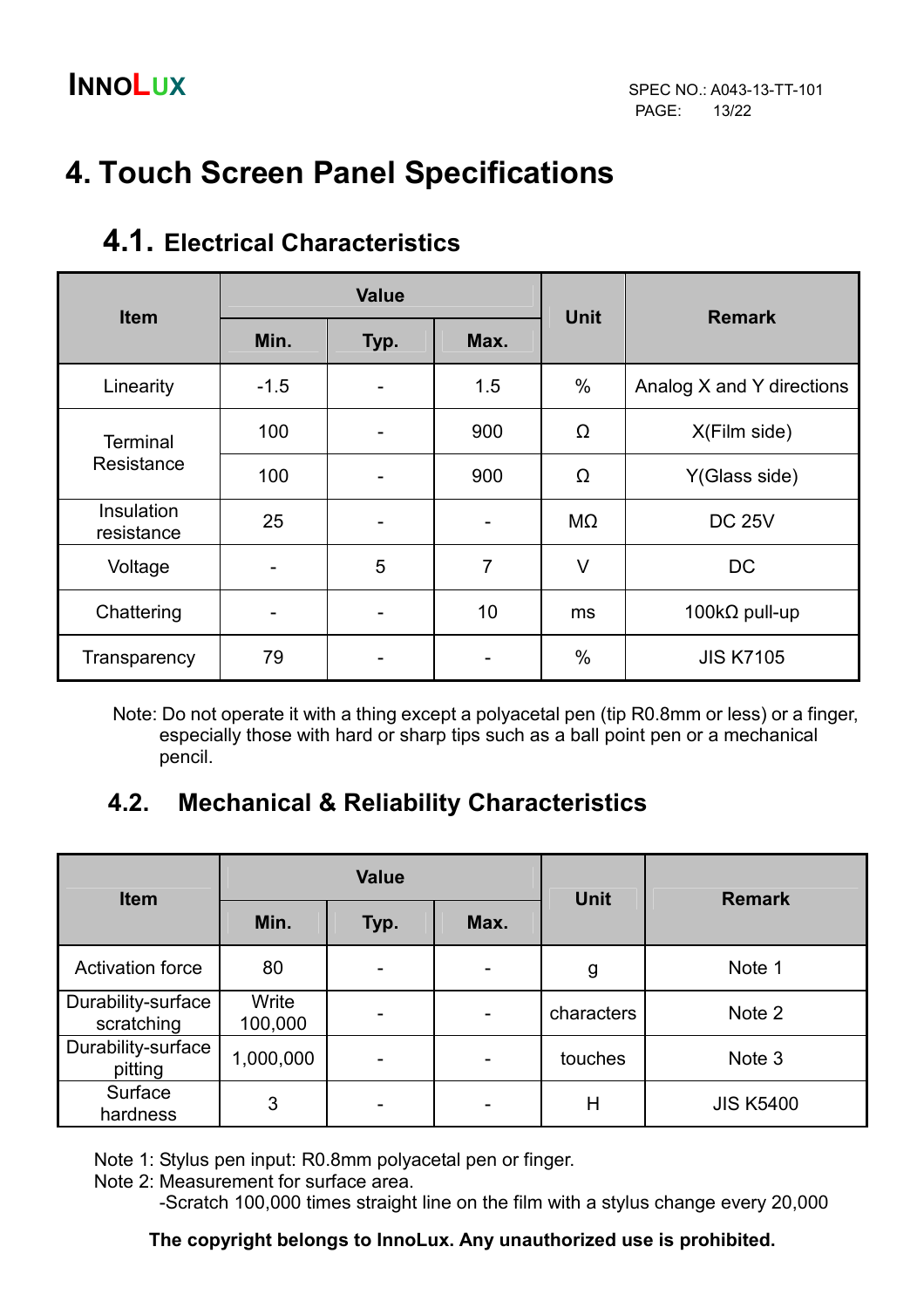times. -Force: 250gf. -Speed: 60mm/sec. -Stylus: R0.8 polyacetal tip. Note 3: Pit 1,000,000 times on the film with a R0.8 silicon rubber. -Force: 250gf. -Speed: 2times/sec.

### 4.3. Touch Screen Panel Block



### 4.4. Touch Screen Panel Pin Definition

| Pin No.        | <b>Symbol</b>  | $II$          | <b>Function</b>                        | <b>Remark</b> |
|----------------|----------------|---------------|----------------------------------------|---------------|
| 1              | Y2             | Top           | Top electrode – differential analog    |               |
| $\overline{2}$ | X <sub>2</sub> | Left          | Left electrode – differential analog   |               |
| 3              | Y1             | <b>Bottom</b> | Bottom electrode – differential analog |               |
| 4              | X <sub>1</sub> | Right         | Right electrode – differential analog  |               |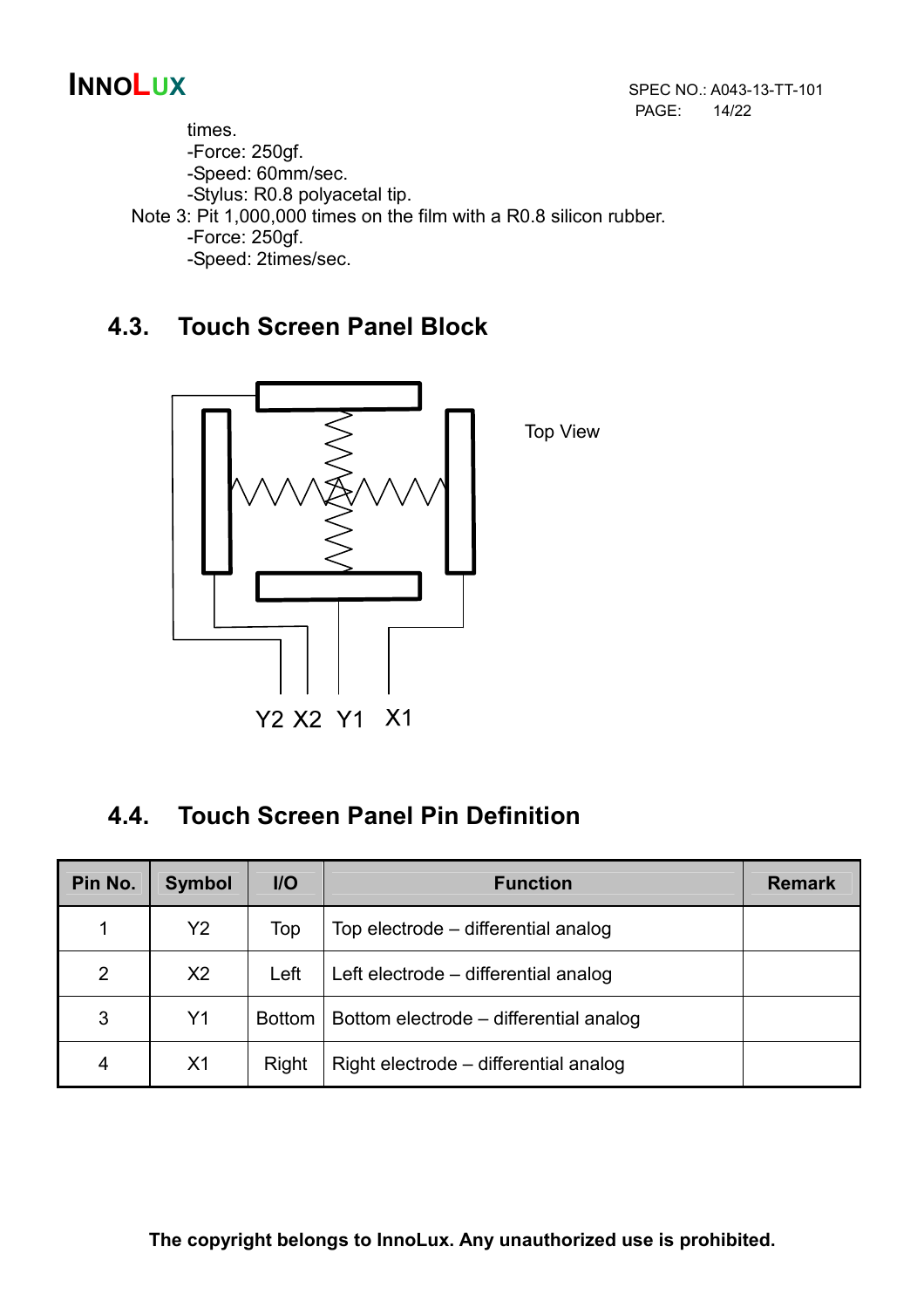# 5. Optical Specifications

| Item                 |                       | <b>Condition</b>                       |                              | <b>Values</b> |                          | <b>Unit</b>              |                                                   |
|----------------------|-----------------------|----------------------------------------|------------------------------|---------------|--------------------------|--------------------------|---------------------------------------------------|
|                      | <b>Symbol</b>         |                                        | Min.                         | Typ.          | Max.                     |                          | <b>Remark</b>                                     |
|                      | $\theta_L$            | $\Phi$ =180°(9 o'clock)                | (60)                         | (70)          | $\overline{\phantom{0}}$ |                          |                                                   |
| Viewing angle        | $\theta_{\mathsf{R}}$ | $\Phi = 0^\circ (3 \text{ o'clock})$   | (60)                         | (70)          | -                        | degree                   | Note 1                                            |
| (CR <sup>2</sup> 10) | $\theta_T$            | $\Phi = 90^\circ (12 \text{ o'clock})$ | (40)                         | (50)          | $\overline{\phantom{0}}$ |                          |                                                   |
|                      | $\theta_{\mathsf{B}}$ | $\Phi$ =270°(6 o'clock)                | (60)                         | (70)          | $\overline{a}$           |                          |                                                   |
|                      | $T_{ON}$              |                                        | $\overline{\phantom{a}}$     | (10)          | (20)                     | msec                     | Note 3                                            |
| Response time        | $T_{OFF}$             |                                        | $\qquad \qquad \blacksquare$ | (15)          | (30)                     | msec                     | Note 3                                            |
| Contrast ratio       | <b>CR</b>             |                                        | (400)                        | (500)         | $\overline{\phantom{0}}$ | $\overline{a}$           | Note 4                                            |
|                      | $W_X$                 |                                        | (0.26)                       | (0.31)        | (0.36)                   | $\overline{\phantom{a}}$ | Note 2                                            |
| Color chromaticity   | $W_Y$                 | Normal<br>$\theta = \Phi = 0^{\circ}$  | (0.28)                       | (0.33)        | (0.38)                   | $\overline{\phantom{a}}$ | Note 5<br>Note <sub>6</sub>                       |
| Luminance            | $L_1$                 |                                        | (230)                        | (280)         | $\overline{\phantom{0}}$ | cd/m <sup>2</sup>        | Note 6<br>(With<br>touch<br>screen)               |
|                      | L <sub>2</sub>        |                                        | (300)                        | (350)         | $\qquad \qquad -$        | cd/m <sup>2</sup>        | Note <sub>6</sub><br>(Without<br>touch<br>screen) |
| Luminance uniformity | $Y_U$                 |                                        | 70                           | 75            | $\overline{\phantom{0}}$ | $\frac{0}{0}$            | Note 7                                            |

Test Conditions:

- 1.  $V_{DD}$ =3.3V, I<sub>L</sub>=16mA (Backlight current), the ambient temperature is 25°C.
- 2. The test systems refer to Note 2.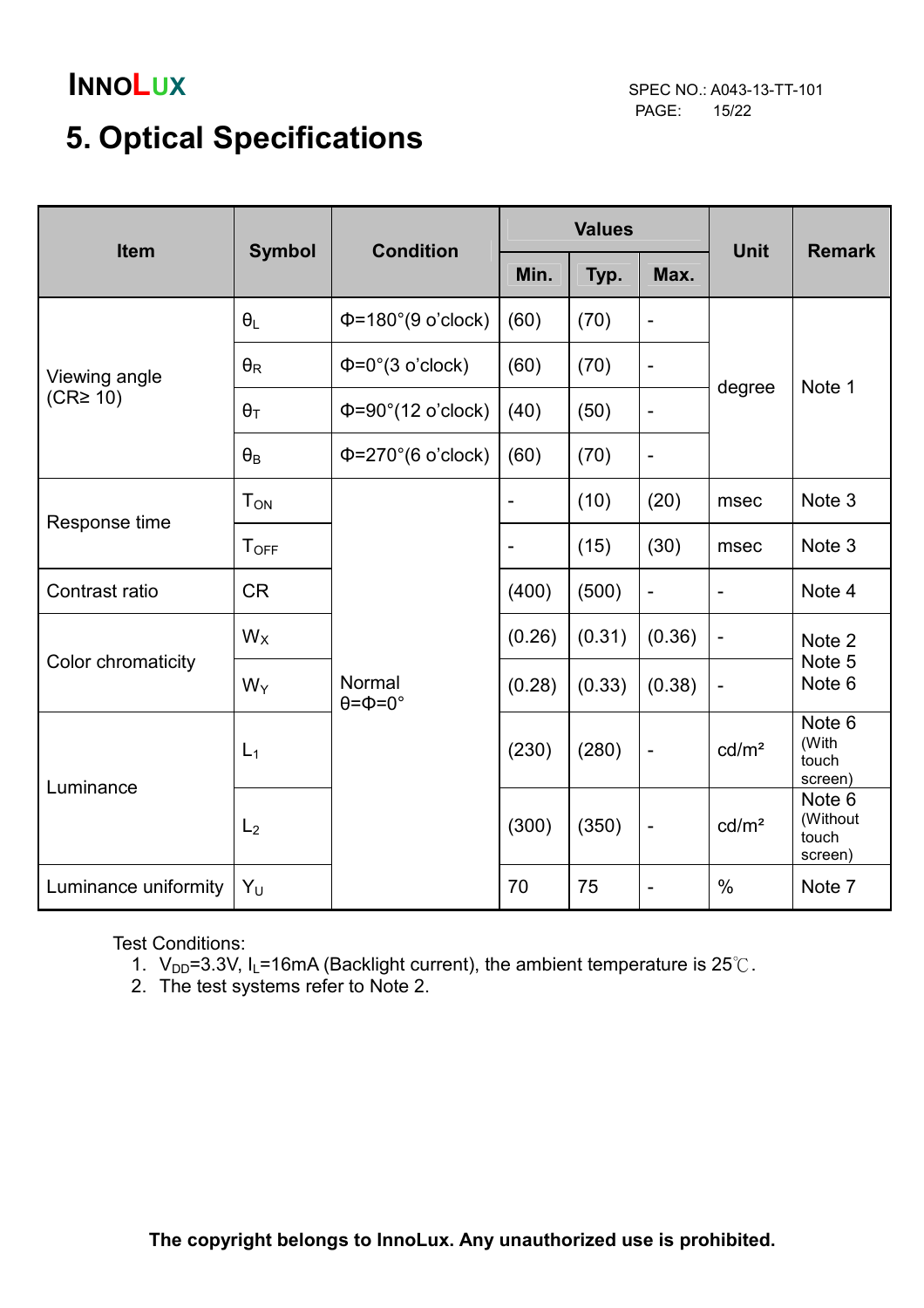



Fig. 4-1 Definition of viewing angle

Note 2: Definition of optical measurement system.

 The optical characteristics should be measured in dark room. After 30 minutes operation, the optical properties are measured at the center point of the LCD screen. (Response time is measured by Photo detector TOPCON BM-7, other items are measured by BM-5A/Field of view: 1° /Height: 500mm.)



Fig. 4-2 Optical measurement system setup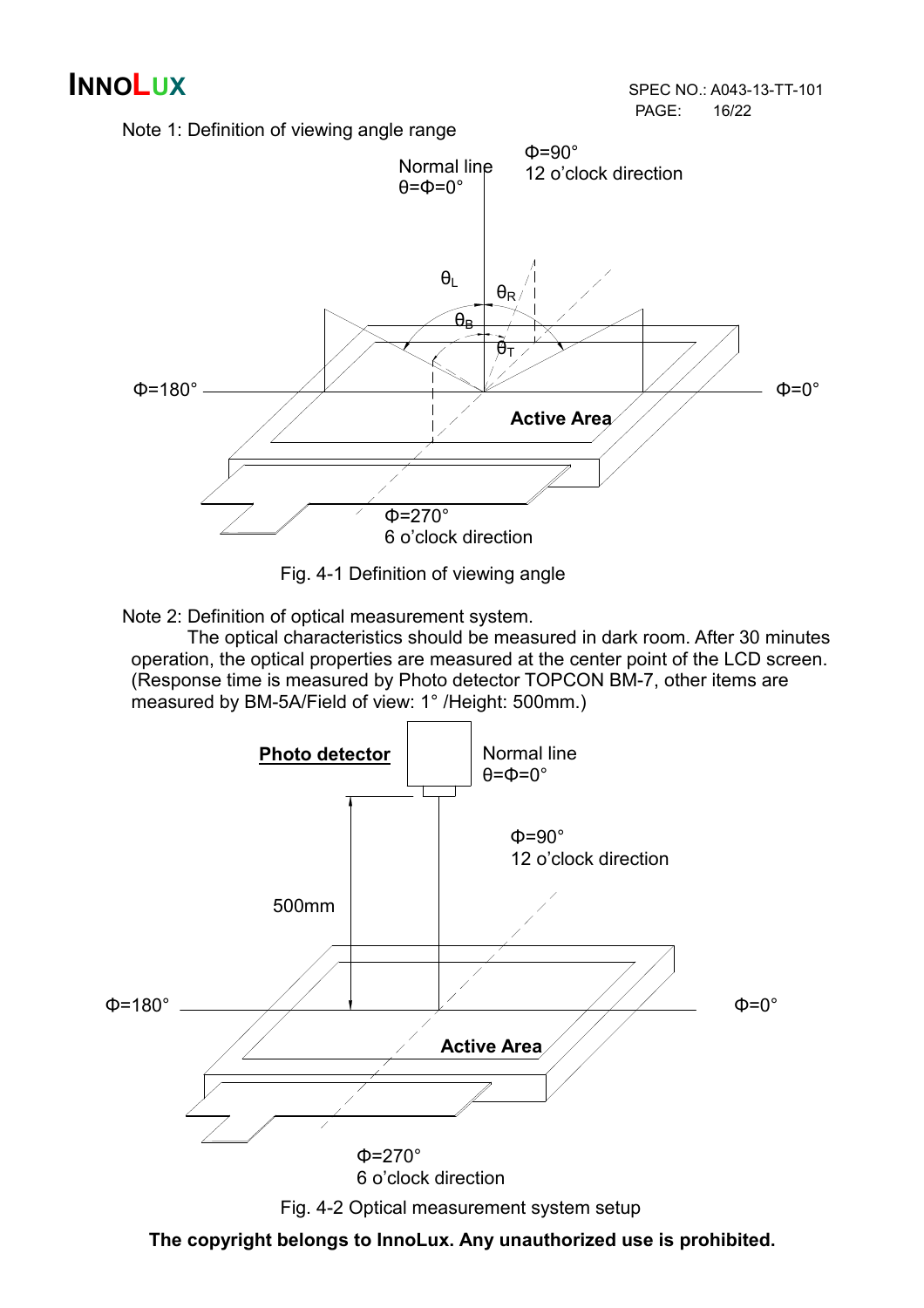### Note 3: Definition of Response time

 The response time is defined as the LCD optical switching time interval between "White" state and "Black" state. Rise time  $(T_{ON})$  is the time between photo detector output intensity changed from 90% to 10%. And fall time  $(T<sub>OFF</sub>)$  is the time between photo detector output intensity changed from 10% to 90%.



Fig. 4-3 Definition of response time

Note 4: Definition of contrast ratio

Contrast ratio  $(CR) = \frac{E}{L}$  Luminance measured when LCD on the "Black" state Luminance measured when LCD on the "White" state

- Note 5: Definition of color chromaticity (CIE1931) Color coordinates measured at center point of LCD.
- Note 6: All input terminals LCD panel must be ground while measuring the center area of the panel.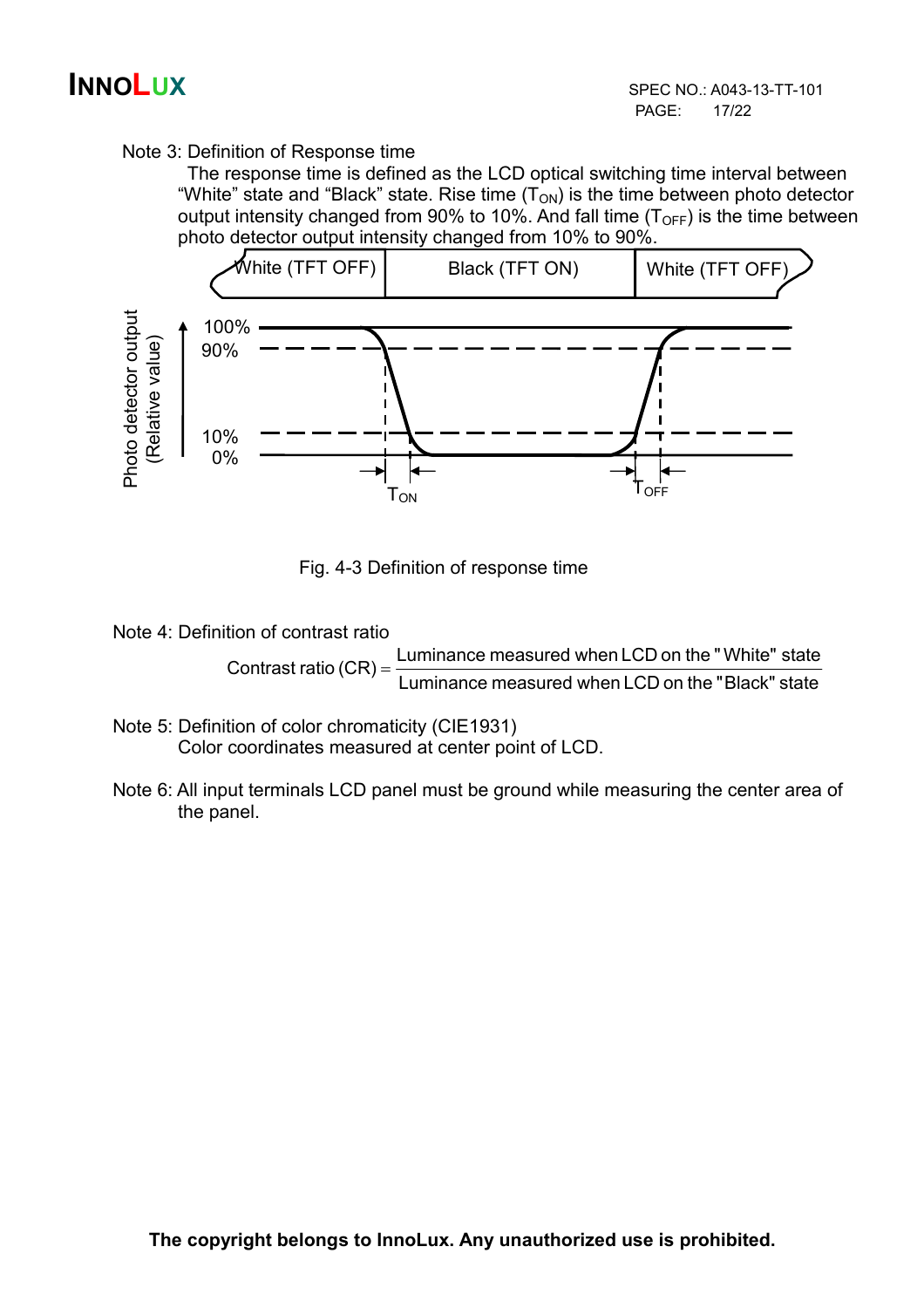

Note 7: Definition of Luminance Uniformity

Active area is divided into 9 measuring areas (Refer to Fig. 4-4 ).Every measuring point is placed at the center of each measuring area.



Fig. 4-4 Definition of measuring points

**B**<sub>max</sub>: The measured maximum luminance of all measurement position. **B**<sub>min</sub>: The measured minimum luminance of all measurement position.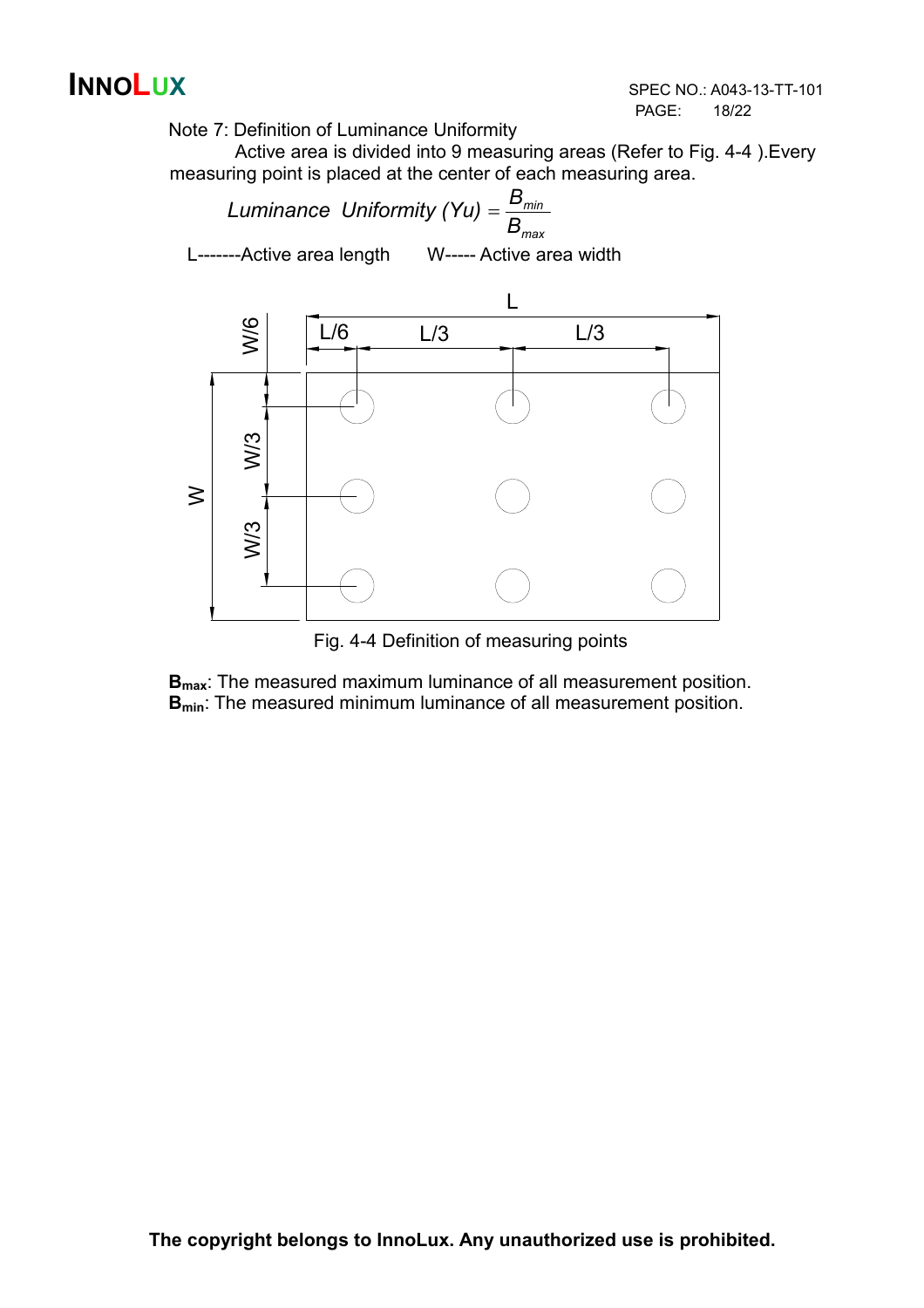# 6. Reliability Test Items

|                                             | (Note3)                                                                                                                            |                                                                                                 |        |
|---------------------------------------------|------------------------------------------------------------------------------------------------------------------------------------|-------------------------------------------------------------------------------------------------|--------|
| <b>Item</b>                                 | <b>Test Conditions</b>                                                                                                             | <b>Remark</b>                                                                                   |        |
| <b>High Temperature Storage</b>             | Ta = $(80^{\circ}$ C)                                                                                                              | 240 hrs                                                                                         | Note 1 |
| Low Temperature Storage                     | Ta = $(-30^{\circ}$ C)                                                                                                             | 240hrs                                                                                          | Note 1 |
| <b>High Temperature Operation</b>           | Ts = $(70^{\circ}$ C)                                                                                                              | 240hrs                                                                                          | Note 2 |
| Low Temperature Operation                   | Ta = $(-20^{\circ}C)$                                                                                                              | 240hrs                                                                                          | Note 1 |
| Operate at High Temperature<br>and Humidity | +40℃, 90%RH                                                                                                                        | 240 hrs                                                                                         |        |
| <b>Thermal Shock</b>                        | with high temperature                                                                                                              | -30°C/30 min $\sim$ +80°C/30 min for a total 100<br>cycles, Start with cold temperature and end |        |
| <b>Vibration Test</b>                       | Frequency range: 10~55Hz<br>Stroke: 1.5mm<br>Sweep:10Hz~55Hz~10Hz<br>2 hours for each direction of X. Y. Z.<br>(6 hours for total) |                                                                                                 |        |
| <b>Mechanical Shock</b>                     | direction                                                                                                                          | 100G 6ms, $\pm X$ , $\pm Y$ , $\pm Z$ 3 times for each                                          |        |
| <b>Package Vibration Test</b>               | Random Vibration:<br>from 200-500HZ<br>2 hours for each direction of X. Y. Z.<br>(6 hours for total)                               | 0.015G*G/Hz from 5-200HZ, -6dB/Octave                                                           |        |
| Package Drop Test                           | Height:60 cm<br>1 corner, 3 edges, 6 surfaces                                                                                      |                                                                                                 |        |
| <b>Electro Static Discharge</b>             |                                                                                                                                    | $\pm$ 2KV, Human Body Mode, 100pF/1500 $\Omega$                                                 |        |

Note 1: Ta is the ambient temperature of samples.

- Note 2: Ts is the temperature of panel's surface.
- Note 3: In the standard condition, there shall be no practical problem that may affect the display function.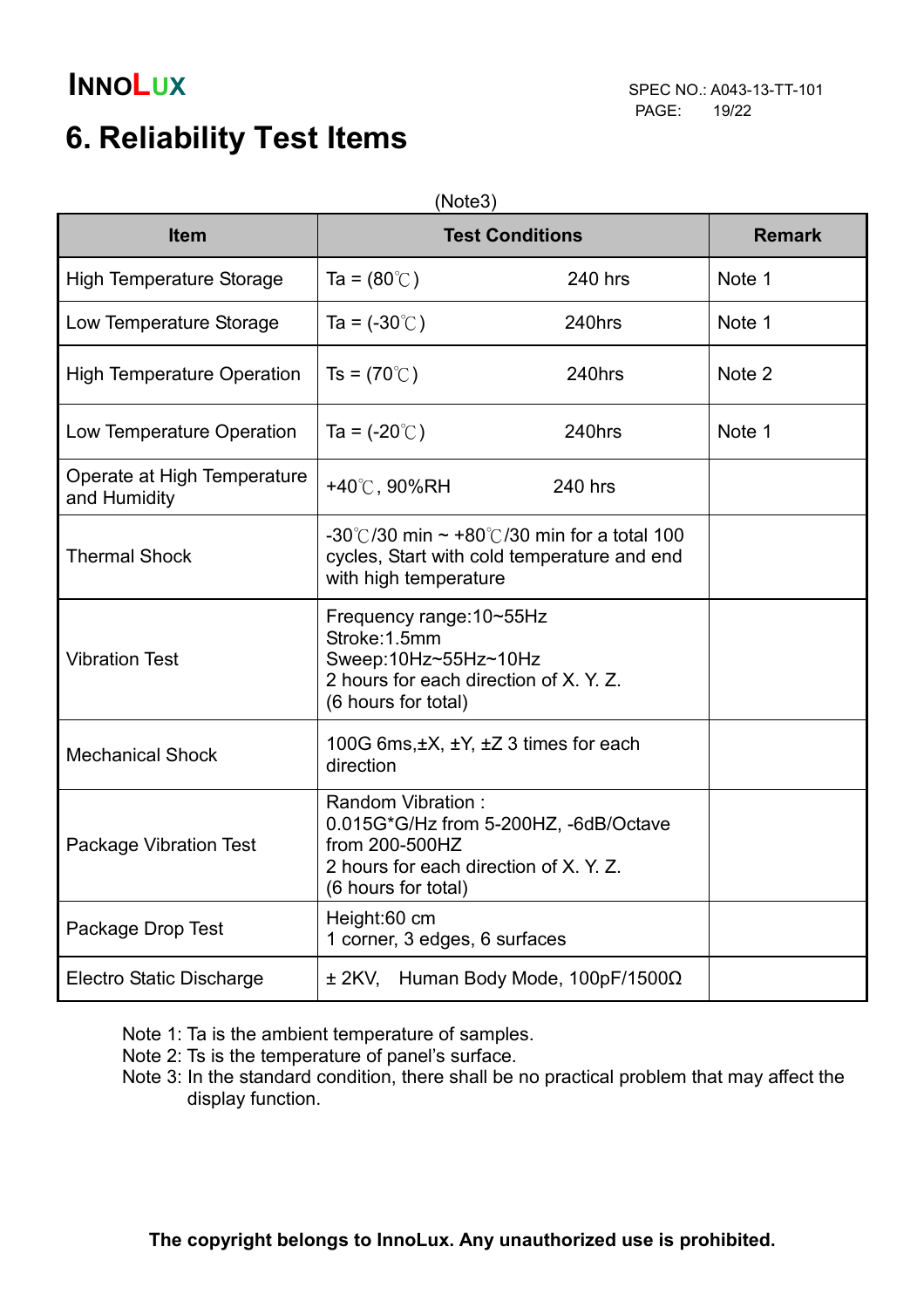# 7. General Precautions

### 7.1. Safety

Liquid crystal is poisonous. Do not put it in your mouth. If liquid crystal touches your skin or clothes, wash it off immediately by using soap and water.

### 7.2. Handling

1. The LCD panel is plate glass. Do not subject the panel to mechanical shock or to excessive force on its surface.

2. The polarizer attached to the display is easily damaged. Please handle it carefully to avoid scratch or other damages.

3. To avoid contamination on the display surface, do not touch the module surface with bare hands.

4. Keep a space so that the LCD panels do not touch other components.

5. Put cover board such as acrylic board on the surface of LCD panel to protect panel from damages.

6. Transparent electrodes may be disconnected if you use the LCD panel under environmental conditions where the condensation of dew occurs.

7. Do not leave module in direct sunlight to avoid malfunction of the ICs.

### 7.3. Static Electricity

1. Be sure to ground module before turning on power or operating module.

2. Do not apply voltage which exceeds the absolute maximum rating value.

### 7.4. Storage

1. Store the module in a dark room where must keep at  $25\pm10^{\circ}$  and 65%RH or less.

 2. Do not store the module in surroundings containing organic solvent or corrosive gas.

3. Store the module in an anti-electrostatic container or bag.

### 7.5. Cleaning

- 1. Do not wipe the polarizer with dry cloth. It might cause scratch.
- 2. Only use a soft sloth with IPA to wipe the polarizer, other chemicals might permanent damage to the polarizer.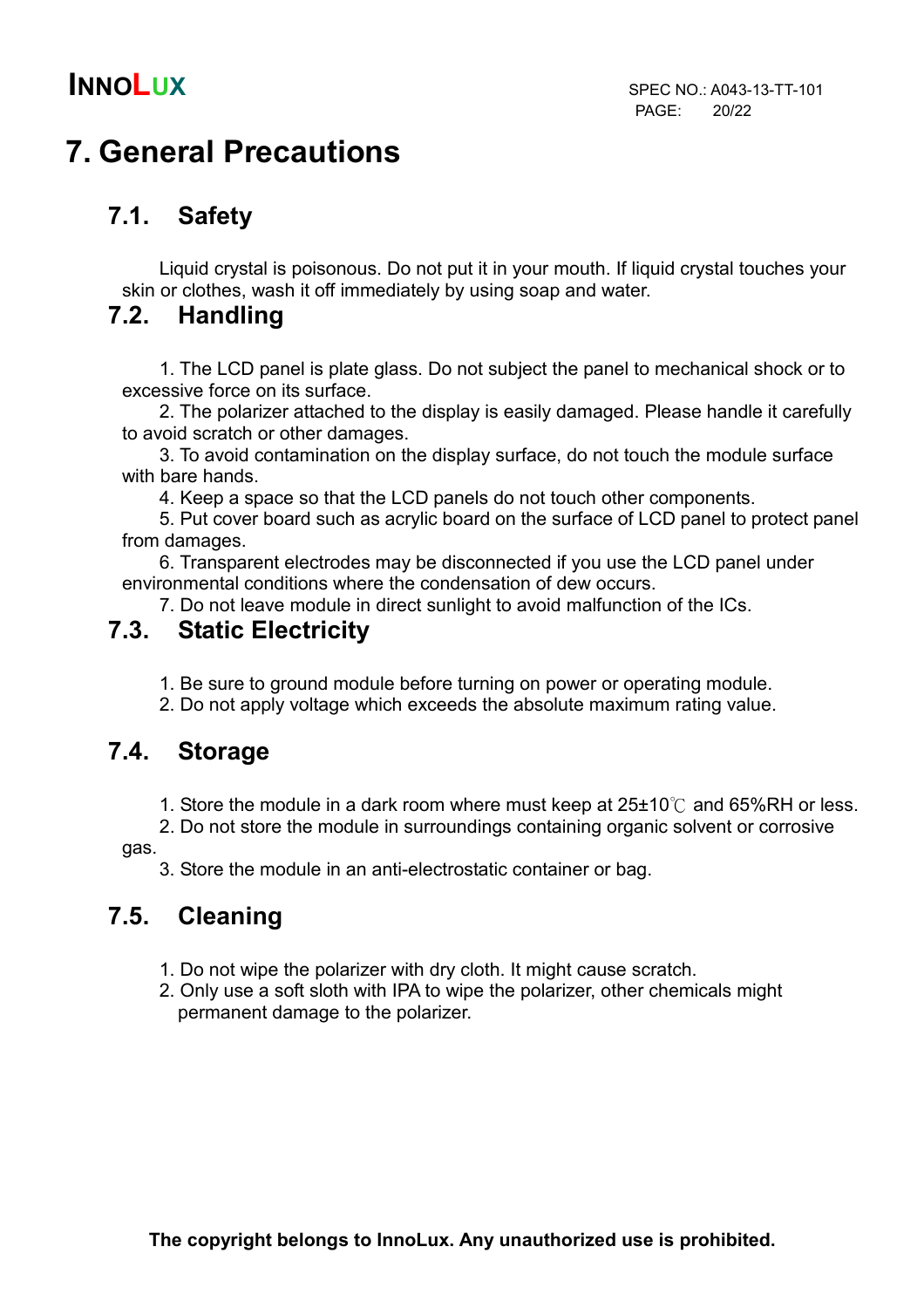# 8. Mechanical Drawing